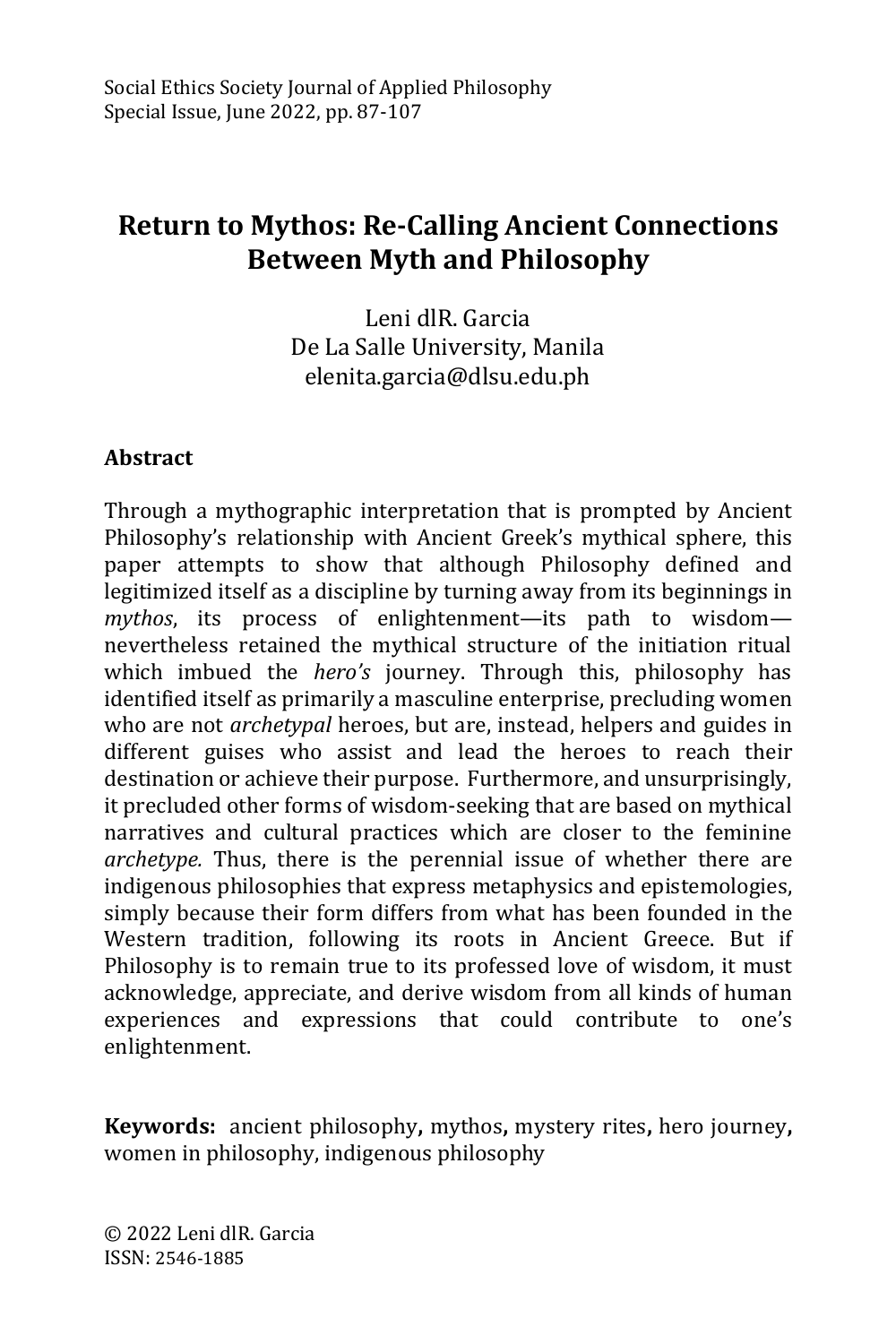# **Philosophy's arena and those on the margins**

The mythical is often dismissed from the philosophical arena because it is perceived as purely imaginative, illogical and lacking the objectivity that defines the rational quest of philosophy. The mythical sees the world as a subject, and a divine one at that. On the other hand, philosophy generally sees the world as an object to be examined, pronouncements on which could be accepted or rejected through systematic argumentation. Yet, it cannot be denied that the beginnings of philosophy were closely tied to the last vestiges of myths in Ancient Greece.<sup>1</sup>

A mythographic interpretation of this traverse from mythos to logos shows that although philosophy defined and legitimized itself as a discipline by turning away from its beginnings in *mythos*, its process of enlightenment—its path to wisdom—nevertheless retained the mythical *structure* of the initiation ritual. Moreover, the early philosophers identified themselves as heroes seeking wisdom, and patterned their search for knowledge after the archetypal *hero's* journey. Philosophy, therefore became a masculine enterprise, precluding not just the mythical which survived in modern day indigenous cultures, but also the feminine which embodied wisdom in the mythical past. Thus, the never-ending question of whether there are indigenous philosophies and whether women could really fit in the discipline of philosophy. Philosophy, as a discipline, has set its boundaries to exclude these two.

Philosophy, however, is originally the "love of wisdom," and as such, did not put a limit on the object of its contemplation. Philosophy is curious about *all things.* Therefore, if it is to remain true to its professed love of wisdom, it must acknowledge, appreciate, and also be open to deriving wisdom from all kinds of human experiences and expressions that could bring one to the sought-after enlightenment. This is because by turning away from its origins in myth, as Korab-Karpowicz writes, philosophy has missed out on "an intensely rich experience of life."<sup>2</sup>

<sup>1</sup> J. W. Korab-Karpowicz, "Rethinking Philosophy: A Reflection on Philosophy, Myth, and Science" in *Philosophy Today* (2002): 209-211.

<sup>2</sup> Korab-Karpowicz, "Rethinking Philosophy: A Reflection on Philosophy, Myth, and Science," 209.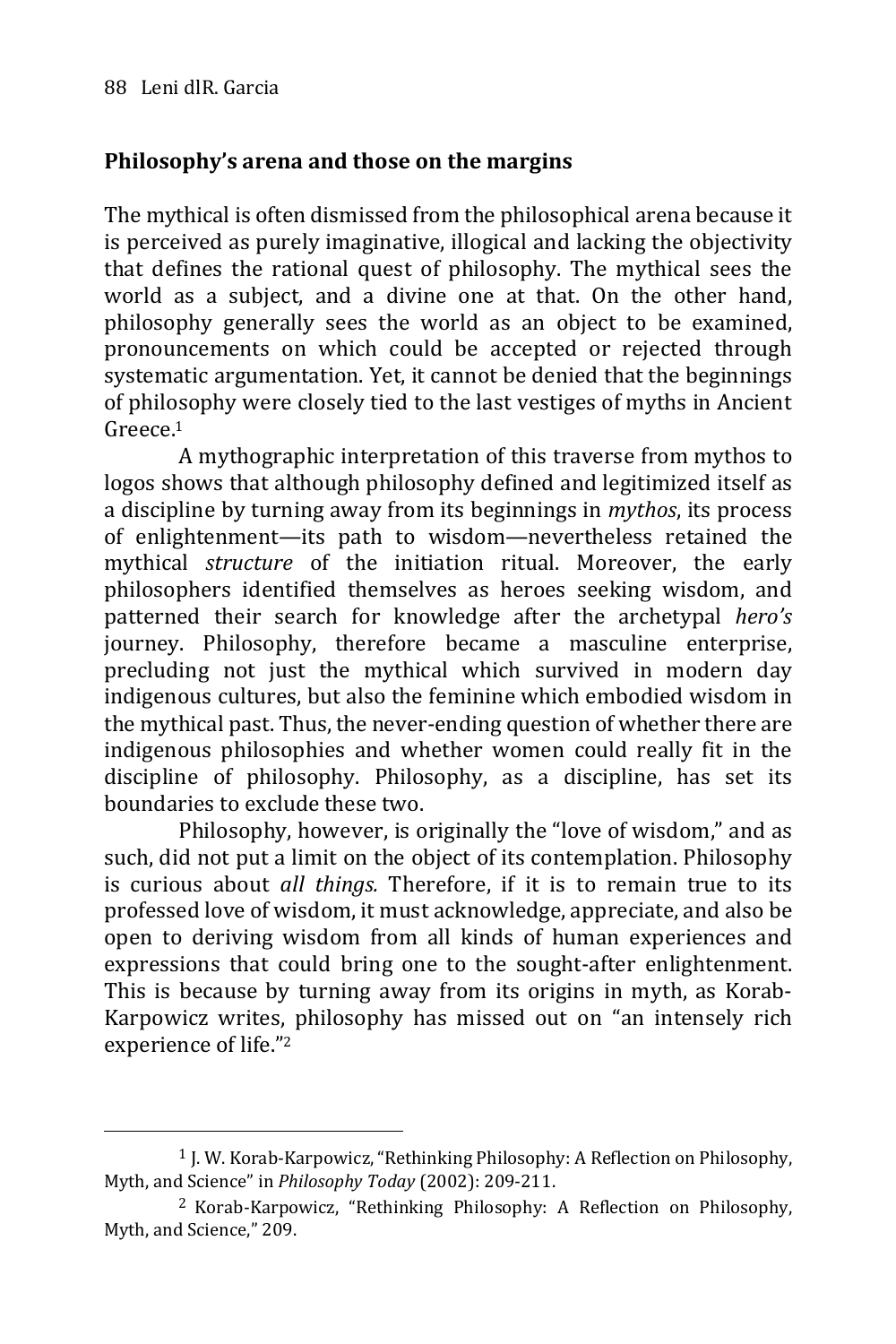## **Philosophy's Initiation**

<u>.</u>

"[I]f oxen and horses or lions had hands, and could paint with their hands, and produce works of art as men do, horses would paint the forms of the gods like horses, and oxen like oxen, and make their bodies in the image of their several kinds." $3$  This pronouncement, found in Fragment 15 of *Xenophanes,* is one of the strongest polemics against myths that philosophers in Ancient Greeks employed as they gave birth to the then new philosophical enterprise. The path they chose toward the "scientific" ridiculed the old poetic ways of Homer and Hesiod, placing *truth* on the side of the abstract and universal, accessed only through a detached, objective manner of observation<sup>4</sup> —the socalled "triumph of logos over mythos." Despite this deliberate attack on myths, however, the relationship between the developing discipline of philosophy and myths remained, even though only in a tensive way.<sup>5</sup>

In Plato, for example, the explicit denunciation of poetry in the myths of Homer and Hesiod in Book X of *The Republic* justifies the exclusion of artists from the ideal state. The "poetic tribe" is shown to be mere "imitators" of things but"do not lay hold on truth….[they know] nothing of reality but only the appearance….Mimetic art, then, is an inferior thing cohabiting with an inferior and engendering inferior offspring." The interlocutors further justify the banishment of the artists saying that "there is from of old a quarrel between philosophy

<sup>3</sup> John Burnet, *Early Greek Philosophy,* 3rd Edition (London: A&C Black, 1920/Elibron Classics Series, Adamant Media Corporation), 115.

<sup>4</sup> Helmut Wautischer, "Pathways to Knowledge," in *Tribal Epistemologies* (Aldershot and Vermont: Ashgate Publishing Company, 1998).

<sup>5</sup> See Francis MacDonald Cornford, *From Religion to Philosophy: Studies in the Origins of Western Speculations* (New York: Longmans, Green and Co./London: Edward Arnold, 1912), for a classic discussion of the evolution of Philosophy from mythology. For more recent scholarship on this topic, see Svetla Slaveva-Griffin, "Philosophy and Myth: a Review of Recent Scholarship" in *The European Legacy,* 2007. See also scholarship on the Derveni Papyrus that links early Greek Philosophers and the mystery rites (Orphic/Pythagorean and Eleusinian) e.g. Gábor Betegh, *The Derveni Papyrus: Cosmology, Theology and Interpretation*, (Cambridge University Press, 2004), reviewed in Patricia Curd, "The Derveni Papyrus: Cosmology, Theology and Interpretation," in *Notre Dame Philosophical Reviews, 16* September, 2006) [\(https://ndpr.nd.edu/reviews/the-derveni-papyrus-cosmology-theology-and](https://ndpr.nd.edu/reviews/the-derveni-papyrus-cosmology-theology-and-interpretation/)[interpretation/\)](https://ndpr.nd.edu/reviews/the-derveni-papyrus-cosmology-theology-and-interpretation/)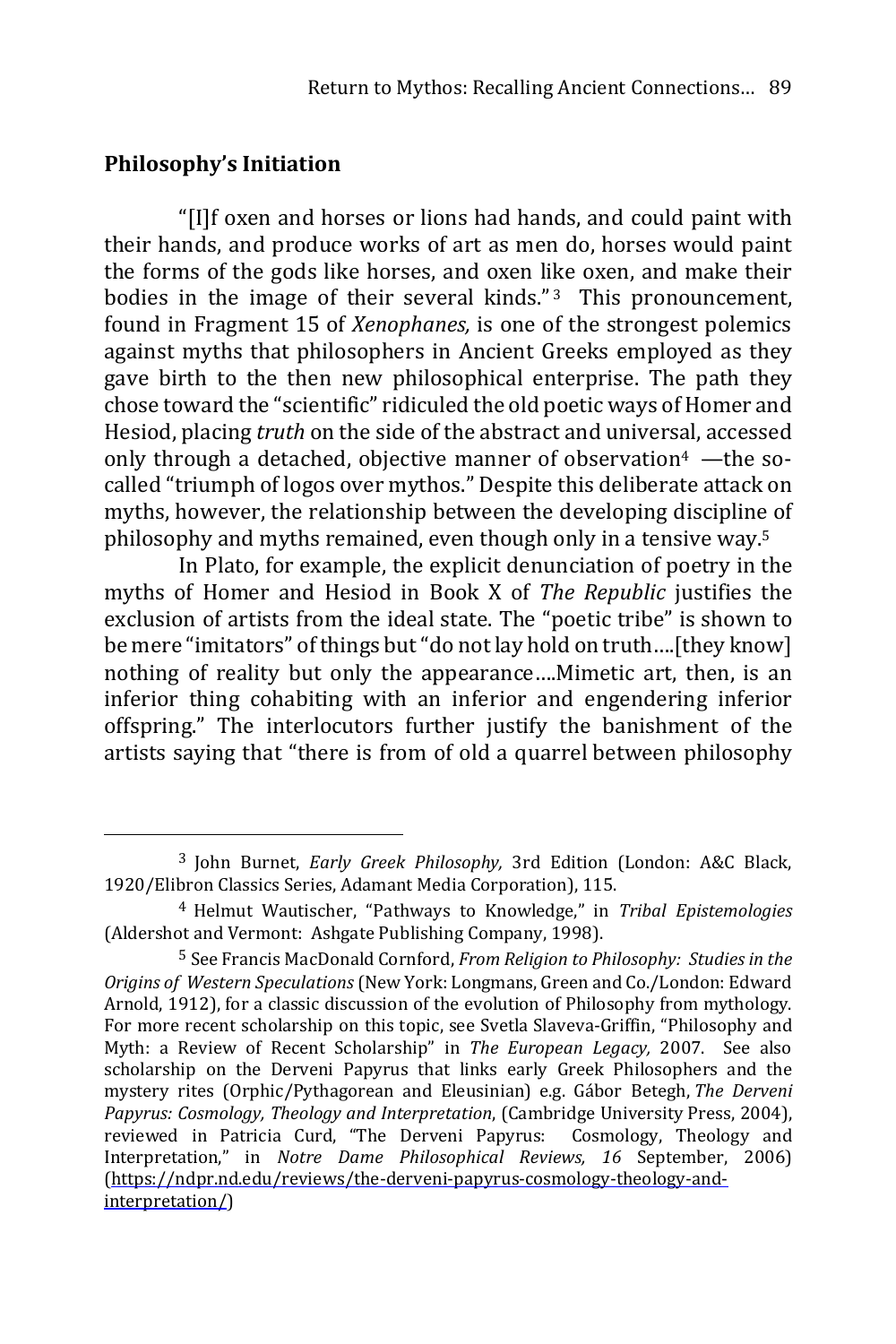1

and poetry." <sup>6</sup> This enmity between poetry and philosophy is emphasized because the two use the same material of communication. If philosophers were to gain higher authority to discredit the influence of the great poets, Homer and Hesiod, they had to present theirs as *different* and *better* than those of the said poets. <sup>7</sup> Despite these criticisms of the mythic poets and their myths, early Greek philosophers could not help but invoke them in their treatises in different ways. The Pythagoreans, for instance, practiced their version of Orphism in which Pythagoras was the Daemon, a remnant of a more ancient religion revolving around the myth of Dionysus.<sup>8</sup> Plato, and even Aristotle, for instance, were quite conscious of the many sacred rites that were based on and revolved around specific myths, and referred to them several times in their respective works.<sup>9</sup>

The Eleusinian Mysteries, in particular, were most popular at this time, and are now considered to be some of the oldest Mysteries in the Ancient World performed and participated in for about two thousand years, from 1450 BCE to 392 CE.<sup>10</sup> The rites were 'considered essential to the survival of humanity, and it was said that "the life of the Greeks [would be] unlivable, if they were prevented from properly observing the most sacred Mysteries…"'<sup>11</sup> Shrouded in secrecy, no one really knows the actual ritual that went on in the temple caves. But the

10 Keller, "The Ritual Path to Initiation into the Eleusinian Mysteries," 28.

11 Keller, "The Ritual Path to Initiation into the Eleusinian Mysteries," 29 (see source in Zosimos, *Historia Nova* IV.3.3, ed. Ludwig Mendelssohn (Leipzig, 1887); and Carl Kerényi, *Eleusis: Archetypal Image of Mother and Daughter* (Princeton: Princeton University Press, [1967] 1977), 11-12; see also Bernabé, "Aristotle and the Mysteries."

<sup>6</sup> Plato, *Plato in Twelve Volumes, Vols. 5 & 6,* trans. Paul Shorey (Cambridge: Harvard University Press; London: William Heinemann Ltd., 1969), Sections 600-607.

<sup>7</sup> Glenn W. Most, "The Poetics of Early Greek Philosophy" in *The Cambridge Companion to Early Greek Philosophy,* ed. A.A. Long (Cambridge: Cambridge University Press, 1999/Cambridge Companion Online, 2006), 332-34.

<sup>8</sup> See Cornford, *From Religion to Philosophy: Studies in the Origins of Western Speculations;* Bianca M. Dinkelaar, "Plato and the Language of Mysteries Orphic/Pythagorean and Eleusinian Motifs and Register in Ten Dialogues" in *Mnemosyne: A Journal of Classical Studies,* 2020.

<sup>9</sup> Alberto Bernabé, "Aristotle and the Mysteries" in *Greek Philosophy and the Mystery Cults,* ed. María José Martín-Velasco and María José García Blanco (Newcastle: Cambridge Scholars Publishing, 2016), 27-42; Mara Lynn Keller, "The Ritual Path to Initiation into the Eleusinian Mysteries" in *Rosicrucian Digest,* 2009; Bianca M. Dinkelaar, "Plato and the Language of Mysteries Orphic/Pythagorean and Eleusinian Motifs and Register in TenDialogues"in*Mnemosyne: A Journal of Classical Studies,* 2020.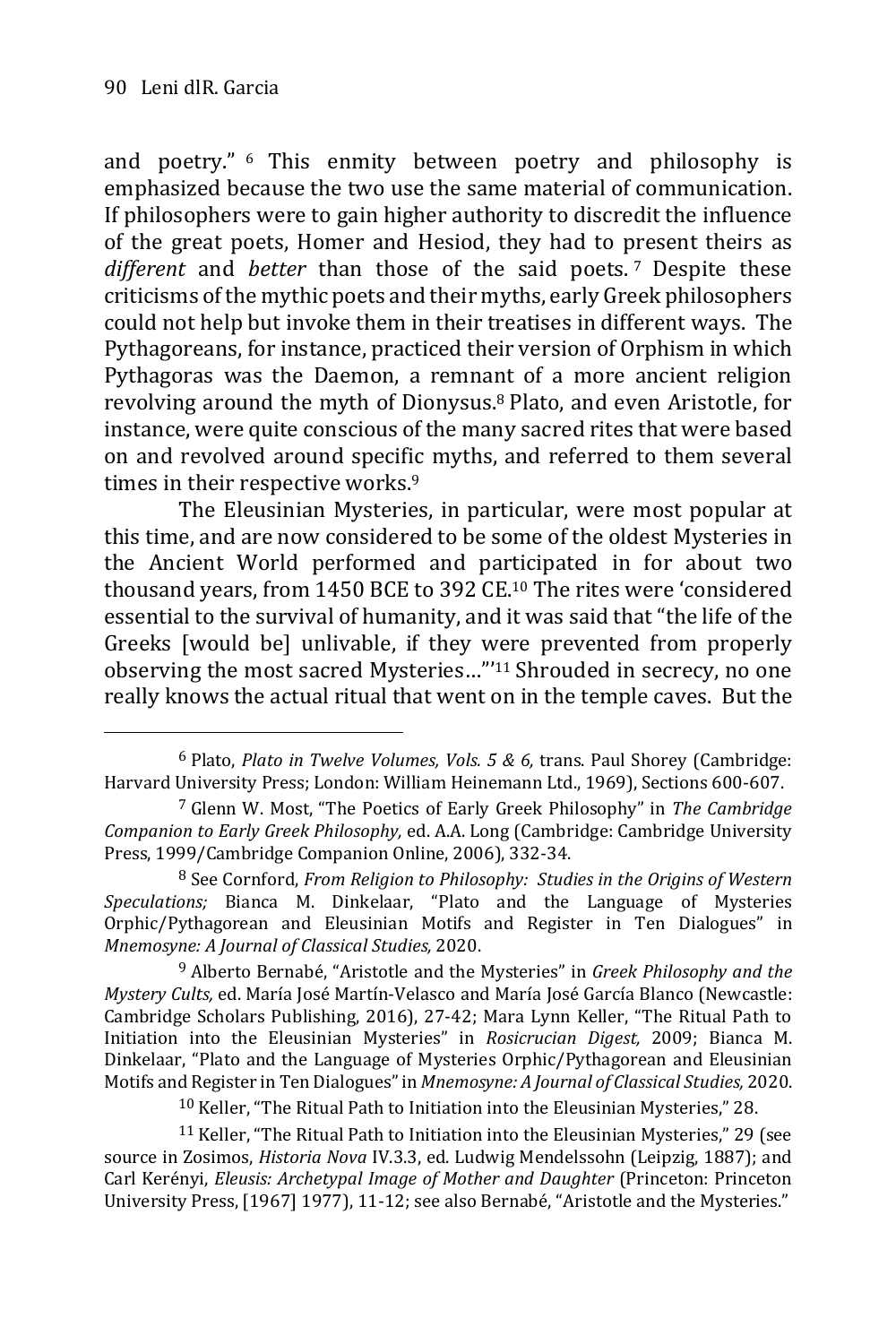Mysteries are said to be reenactments of the myth of Demeter, goddess of the grain, which symbolically narrates the rhythmic cycle of nature in her separation from and reunion with her daughter, Persephone (Kore). Bearing the motif of journeying through the netherworld, of death and rebirth, this myth is a paradigm for the process of spiritual and/or psychological rebirth. In other words, it is a myth of enlightenment.

The ritual took several days, with the initiates undergoing physical and spiritual purifications, often marked as different parts of the Mysteries (the Lesser and the Greater Mysteries or the sequential parts of the Greater Mysteries). The initiates were sworn into silence, partly as part of the process—a speech fasting—but largely because it was forbidden, on pain of death, to reveal the Mysteries to the uninitiated.12 To the uninitiated, the revelation would be mere words and would not have been able to effect the change that the actual ritual would have triggered in them. The dread of the news could even destroy the mind and the life of one who encounters it unprepared.<sup>13</sup>

Nevertheless, early philosophers were able to secularize<sup>14</sup> the ritual and adopted it as the paradigm of philosophical enlightenment. Aristotle, demystifying the Mysteries, compared the catharsis brought about by the drama in the theater and the experience of the initiate in the rites. He saw the lack of ritual preparations in the former, but differentiated the latter from the philosophical endeavor. <sup>15</sup> Plato's Parable of the Cave in *The Republic,* on the other hand, mimics the rites in the progression of the prisoner's enlightenment from the cave to the outside world. "[T]he Cave…is thought by some to refer to a cave at the sanctuary of Eleusis which was associated with the underworld deities, where perhaps the initiates were led before ascending to the bright

<sup>&</sup>lt;sup>12</sup> Dinkelaar, "Plato and the Language of Mysteries Orphic/Pythagorean and Eleusinian Motifs and Register in Ten Dialogues;" Keller, "The Ritual Path to Initiation into the Eleusinian Mysteries."

<sup>13</sup> Rudolf Steiner, *Occult Mysteries of Antiquity and Christianity as Mystical Fact,* trans. E.A. Fronner, Gabrielle Hess and Peter Kandler (New York: Rudolf Steiner Publications, 1961), 55-56.

<sup>14</sup> Andre Laks, in "Between Religion and Philosophy: The Function of Allegory in the "Derveni Papyrus" in *Phronesis,* 1997, 38. Lake reads the Derveni Papyrus as the author's way of "religious secularization."

<sup>15</sup> Bernabé, "Aristotle and the Mysteries."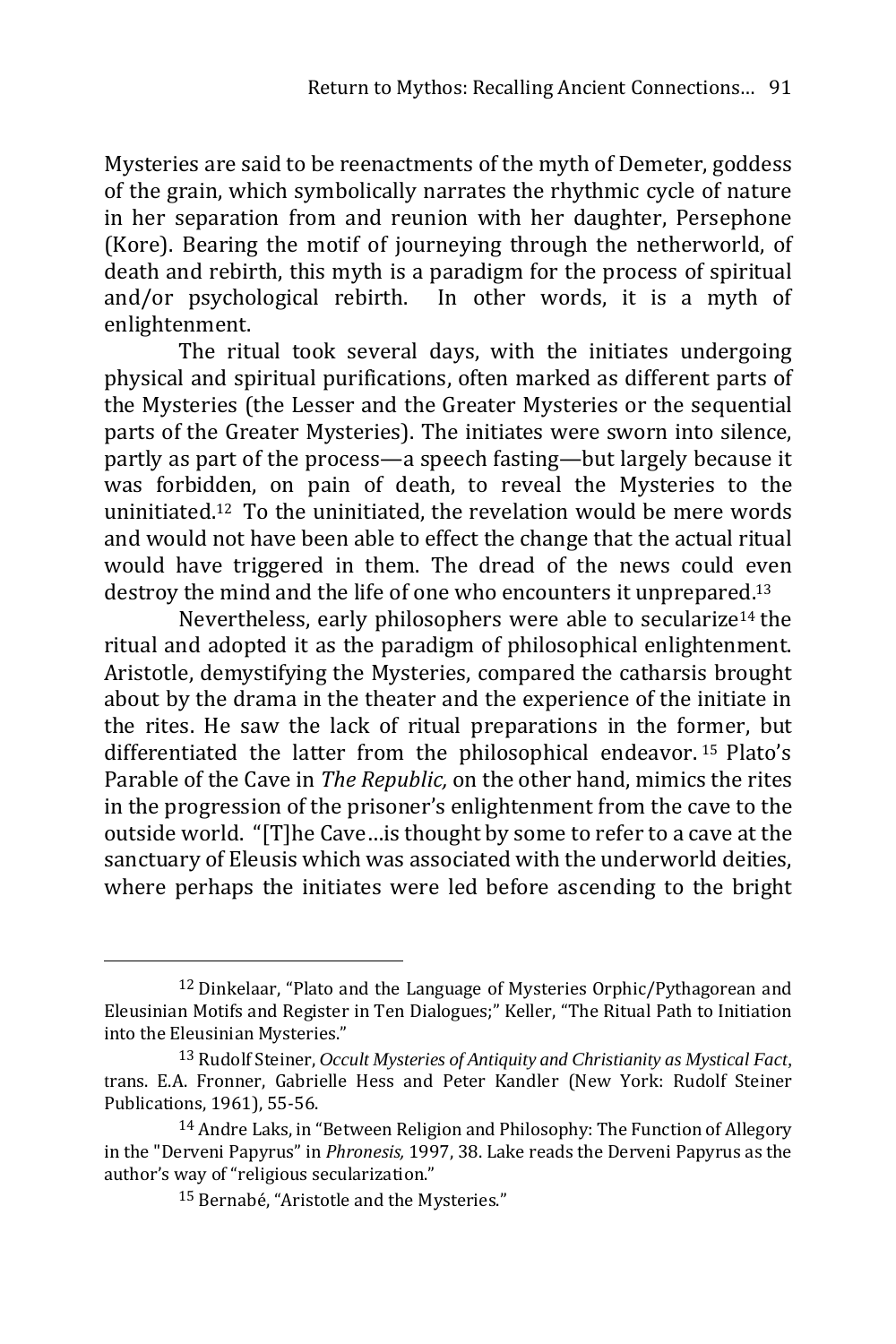light of the Telesterion."<sup>16</sup> More obviously, in Plato's *Symposium,* the whole dialogue is patterned after the Eleusinian ritual process itself, tracing the path to Beauty from the baser form of love for the body to the highest form of love for Beauty as such.<sup>17</sup> It is also here that Socrates admits that he was led to such an enlightenment in the Mysteries by the priestess Diotima.<sup>18</sup> Through this and similar practices, the secret rites became public, but while doing away with the mythical content of the said rites, philosophy retained the mythical *structure* of the Mysteries. The process of initiation was replaced by dialectics and philosophy allied itself with science, espousing a methodology of rationality that set narrow parameters, despite the overall claim that philosophy is thinking about *all* things in the process of seeking wisdom.<sup>19</sup>

By replacing myth, philosophy has transformed the revelation of wisdom in myth to the *pursuit* of wisdom. It has transformed the devotional character of the mystic—the divinely-inspired knower into an affective one, making the seekers *lovers* of Wisdom, the Goddess Sophia. <sup>20</sup> However, as it will hopefully be made apparent, this specifically philosophical means of wisdom-seeking is exclusively masculine because the secularized mythical structure that philosophy retained is, in fact, a hero quest.

<sup>16</sup> Dinkelaar, "Plato and the Language of Mysteries Orphic/Pythagorean and Eleusinian Motifs andRegister in TenDialogues," 55. (See source inKevin Clinton, *Myth and Cult*. (Stockholm: Astrom, 1992), 16-19; Cornford, *From Religion to Philosophy: Studies in the Origins of Western Speculations*, 227; Mary Ann Farrell, "Plato's Use of Eleusinian Mystery Motifs," Dissertation (University of Texas at Austin, 1999), 96-97. [https://philpapers.org/a](https://philpapers.org/)rchive/FARPUO.pdf1999,.

<sup>17</sup> Dinkelaar, "Plato and the Language of Mysteries Orphic/Pythagorean and Eleusinian Motifs and Register in Ten Dialogues; Keller, "The Ritual Path to Initiation into the Eleusinian Mysteries;" Steiner, *Occult Mysteries of Antiquity and Christianity as Mystical Fact;* Bernabe, "Aristotle and the Mysteries."

<sup>18</sup> Dinkelaar, "Plato and the Language of Mysteries Orphic/Pythagorean and Eleusinian Motifs and Register in Ten Dialogues," 50; Steiner, *Occult Mysteries of Antiquity and Christianity as Mystical Fact,* Chapter 4. See also discussion in Leni dlR. Garcia, "Un-gendering Philosophy: Seeking the Lost Androgyny" in *Ideya,* 2007.

<sup>19</sup> See Helmut Wautischer, in "Pathways to Knowledge" and Korab-Karpowicz, "Rethinking Philosophy: A Reflection on Philosophy, Myth, and Science."

<sup>20</sup> Korab-Karpowicz, "Rethinking Philosophy: A Reflection on Philosophy, Myth, and Science," 214.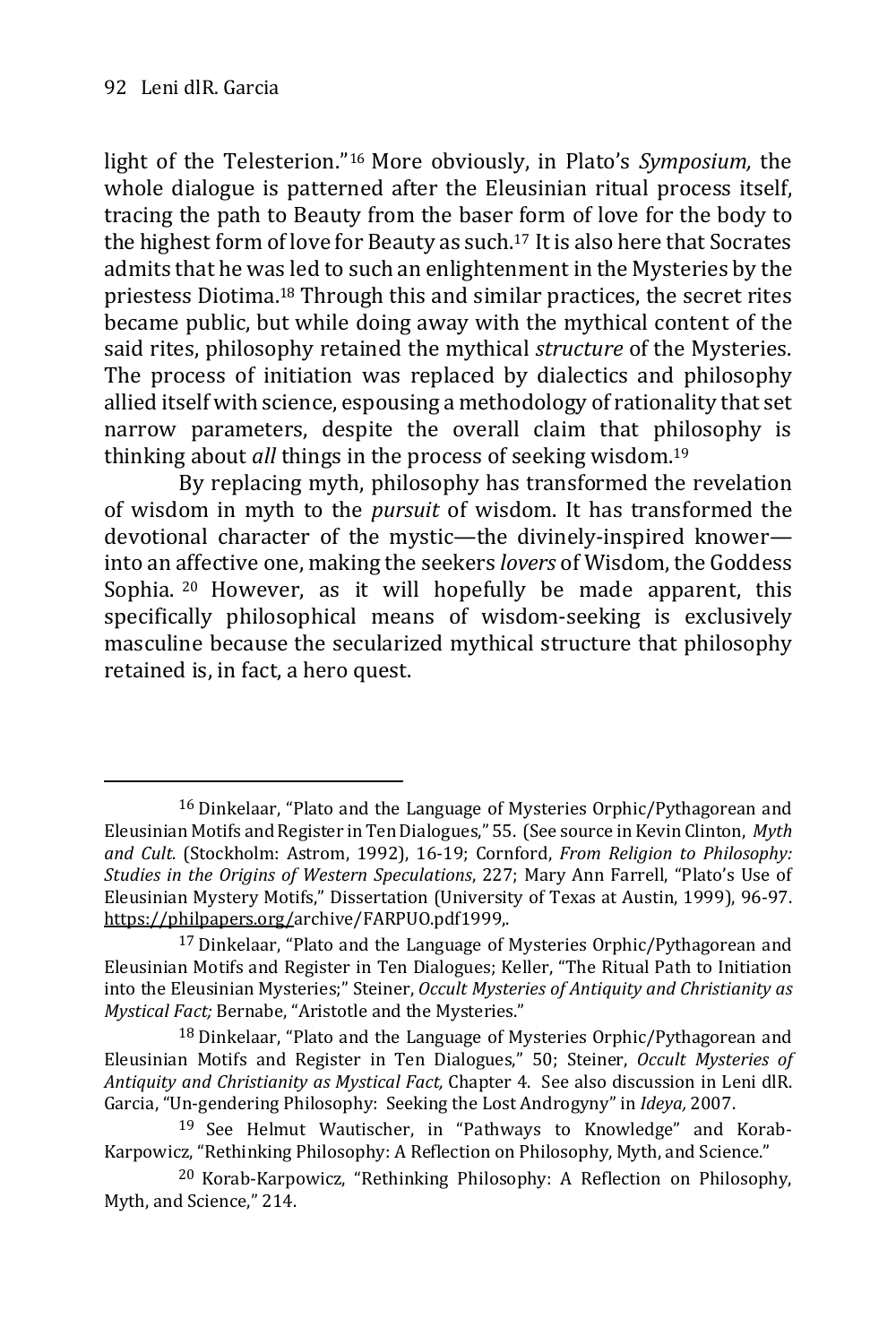#### **The Hero's Quest for Sophia**

1

Although the Ancient Mystery Rites admitted both men and women, the process of initiation remains *archetypally*<sup>21</sup> male, as a hero quest. The offerings, sacrifices, and all other procedures involved were in honor of the Goddesses (e.g., Kore/Persephone, Demeter)<sup>22</sup> and were undergone by those who sought to be imbued with her wisdom: the heroes. Mythologist Joseph Campbell mapped out the journey of the hero in several stages that can be summarized under three major phases: responding to a call to adventure, going through an extreme ordeal, and returning.<sup>23</sup> The first phase comes in varying forms but they are all quests for something of significance like a treasure, a cure for illness, an object of power, or an object that bestows immortality. Heeding the call to adventure, the hero leaves his home, which could be his family, his tribe, or his kingdom. He is tested along the way and has to overcome many obstacles before fulfilling his quest, but he finds guides—all sorts of helpers—who nudge him along and become instrumental in his overcoming of his supreme ordeal. He succeeds and finds rewards which he brings back to his people who proclaim him a hero. The rewards, however, are not always or not only material in nature. Oftentimes, the hero fails in his material quest but brings home

<sup>&</sup>lt;sup>21</sup> The term "archetypal" is used here to mean (Jungian) mythical archetypes, defined by motifs that are common among major myths all over the world. One could say, for example, that anyone could be a hero and I will not disagree. But *archetypally*, this is less likely to be so, with "hero" being defined by a specific set of actions and circumstances that an individual as a character in myths has to undergo. This is not to claim, however, that there are no significant nuances to be observed when myths from different cultures are compared.

<sup>&</sup>lt;sup>22</sup> Even when Dionysos was the honoree of the Mystery Rite, for example, in the Villa of Mystery outside of Pompeii, the Dionysiac cults were primarily for women. The maenads, followers of Dionyos, were women. And Dionysos himself has often been identified with the feminine principle. His strangeness and estrangement from the gods that dwell on Mt. Olympus, his association with chaos and frenzy, puts him under the feminine, rather than the masculine archetype. See Diedra L. Clay, "Dionysus: The Face of the Feminine Archetypal Principle" in *This Thing of Darkness: Shedding Light on Evil,* ed. Claudio V. Zanini and Lima Bhuiyan (Leiden, Boston, Paderborn, Singapore, Beijing: Brill, 2016); see also Victoria Hearnshaw, "The Dionysiac Cycle in the Villa of Mysteries: A Re-reading in *Mediterranean Archaeology,* 1999, and Friedrich Nietzsche, *The Birth of Tragedy,* trans. Clifton P. Fadiman (Mineola, New York: Dover Publications, Inc., 1995).

<sup>23</sup> Joseph Campbell. *TheHero with a Thousand Faces.*(Novato, California: New World Library, 2008).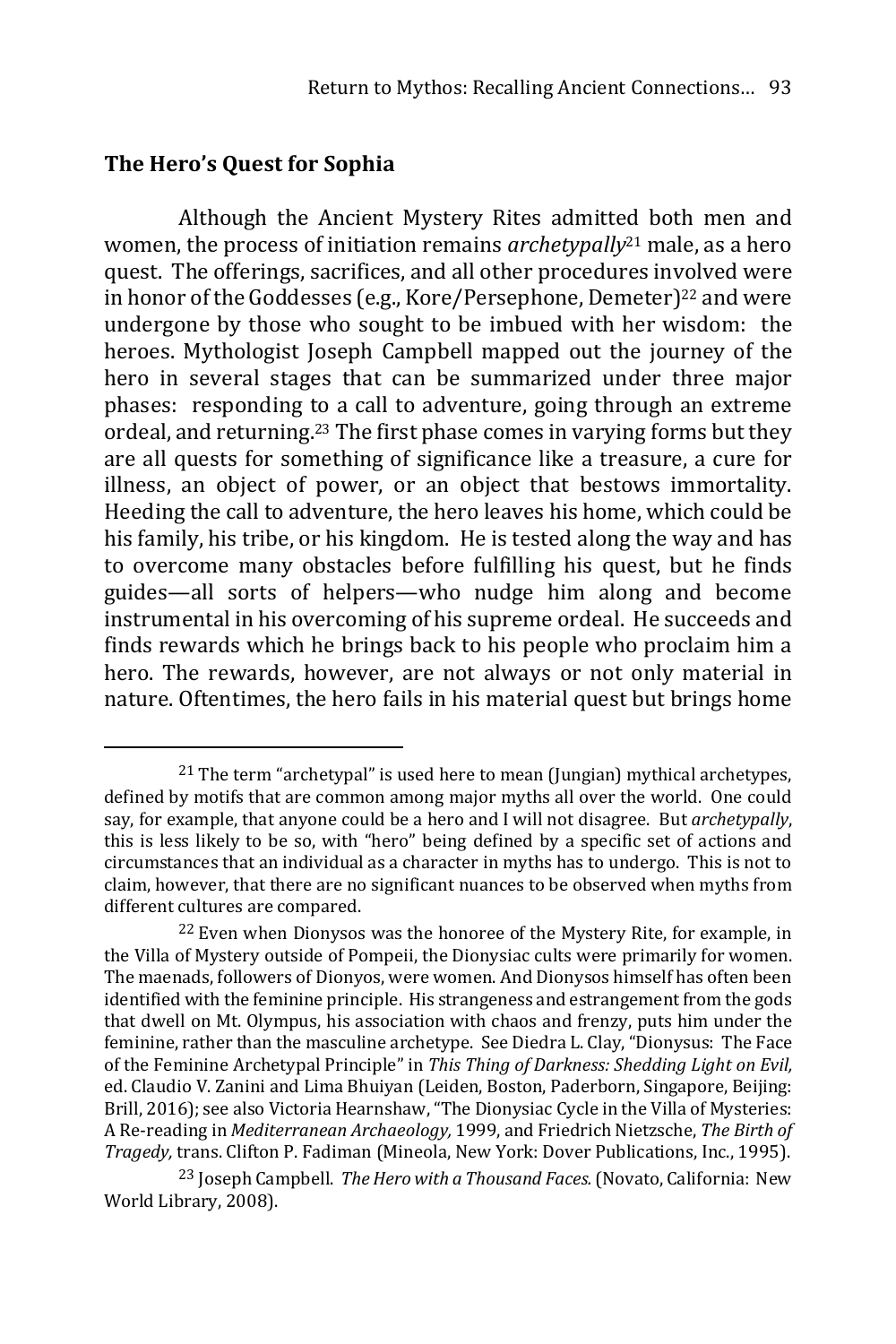1

a renewed sense of self and a realization that becomes beneficial not only to himself but to all in his society.<sup>24</sup>

Let us compare this to Rudolf Steiner's description of the philosophical initiation process that happens in the Platonic dialogues, where Socrates leads the listeners to "absorb his thoughts";…search within themselves for something in their own inner experiences through which they can say "yes" to his ideas. They put forward the objections that spring to their minds…[and at the end find] something in themselves which they did not possess before."25 Socrates calls the wisdom-seekers to an intellectual adventure. They fight and overcome the difficulties of accepting his ideas. Finally, they realize the truth which is the prize that they "take home." The philosophical quest is a hero-quest.

Among well known hero epics, none carries the title of a female character: Odysseus, Achilles, Herakles, Hector, Aeneas, Cuchullain, Gilgamesh, Sigurd, Beowulf, Arthur, Tristan, Rama, Maui, Lam-Ang, Labaw Donggon, Mwindo, Gassire, Quetzalcoatl, Arjuna, Krishna, Yi, Hiawatha.<sup>26</sup> The few women described in mythology as heroines are so only through their connections with the actual heroes. For instance, Branwen of King Matholwch, sister to the Irish Bran; the suicide Hero, priestess of Aphrodite and lover of Leander; Iole, the other woman in Herakles' life who caused his death as well; Isolde, wife of Tristan; Penelope, wife of Odysseus. Not heroes in their own right, their deeds are also hardly heroic in the archetypal sense. It is no wonder that Campbell himself was a little hard-pressed to respond to the question of why "heroes" are always in the masculine form. He explained that "[w]omen are set inexorably on the heroic path through childbirth and

<sup>&</sup>lt;sup>24</sup> A very good example of this is the story of Gilgamesh. He failed to achieve immortality, having fallen asleep in one of this tests, and lost the flower that could prolong his youth to a snake in the river as he was washing himself in preparation for his return to his kingdom. But he realized that being a good and compassionate king would better serve him than actual immortality because people would remember his deeds long after he was gone. The hero's reward is more importantly the release of his self from egotism and toward the path of compassion.

<sup>25</sup> Steiner, *Occult Mysteries of Antiquity and Christianity as Mystical Fact,* 93.

<sup>26</sup> see Donna Rosenberg, *World Mythology.* (Lincolnwood/Chicago, Illinois: NTC Publishing Group, 1994).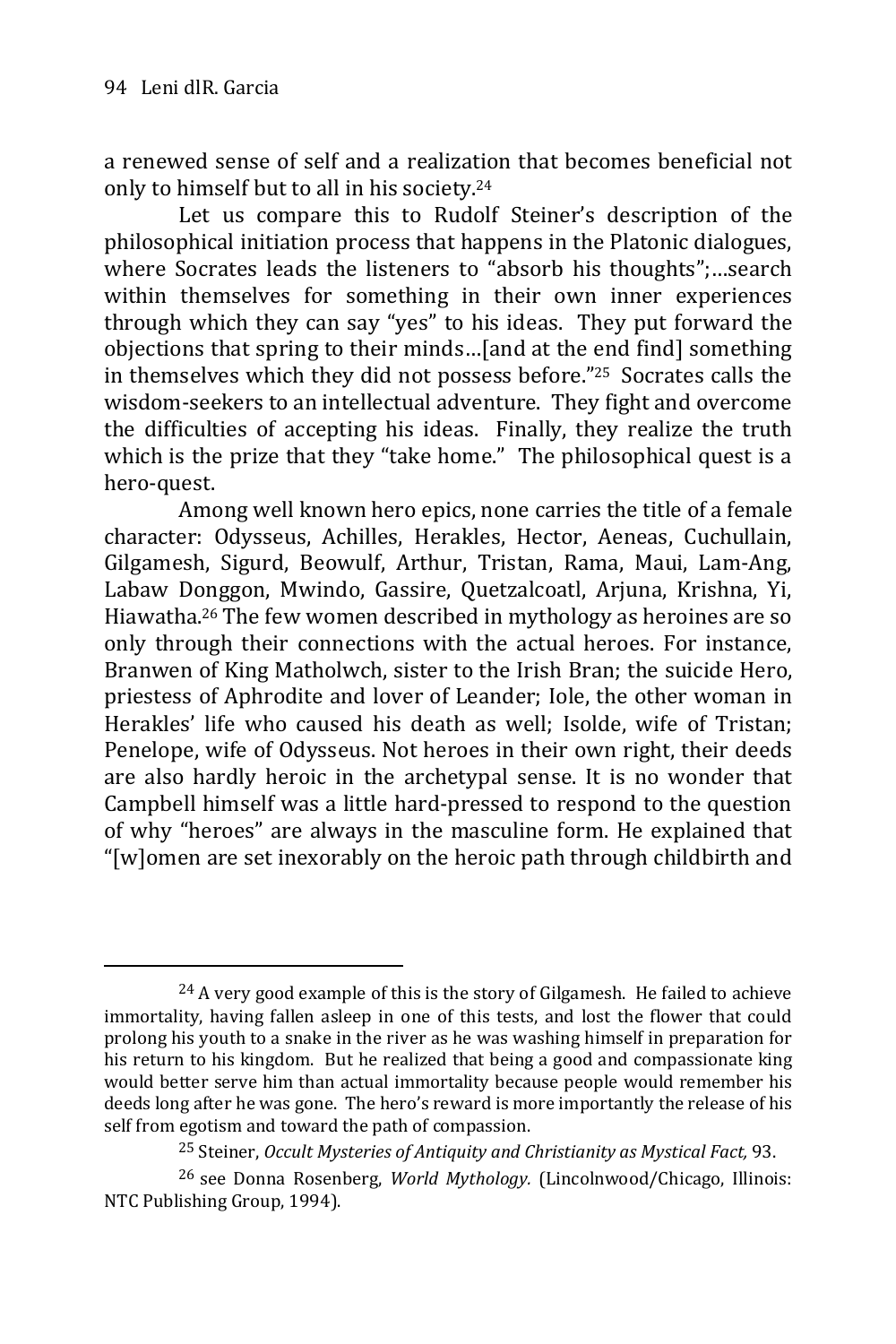the challenge of maternity."27 In other words, they are mothers who give birth to heroes.

In Athens of antiquity, only as *hetairae* (female companions) or as *auletrides* (dancers/musicians)*—*descendants of the holy prostitutes—were women able to insert themselves in these circles.<sup>28</sup> It is therefore not surprising that apart from Diotima, women were absent from the Ancient Greek philosophical circles.. The Goddess Sophia was sought by the *philosophos.* Lovers of wisdom are therefore men who undergo the *heroic* journey of the philosophical quest<sup>29</sup> which. by the way, remains open-ended because they do not quite become what they seek. They seek, on and on, but cannot become wisdom itself or they put an end to their own quest, nullifying their being lovers of wisdom. In short, they do not become woman, who is the mythical embodiment of wisdom (Sophia). Since only the *male* can be real heroes, there is no place for women in the discipline.

*Archetypally*, then, women are never heroes. They figure in myths as goddesses, mothers, wives, sisters, priestesses, guides, wise old women, healers, enchantresses, daughters, and other roles that either assist the hero in his quest or throw him off the path to delay or to test him. But ultimately, they are all there to enable the hero to complete his higher, Divine-inspired task, even if that means a failure on the level of his personal sphere.<sup>30</sup> Even etymologically, the term "hero" refers to *men* who were slain as a sacrifice to the Goddess Hera.<sup>31</sup> Women need not go through the heroic quest because they already possess what the heroes seek. Their wisdom is whole and present, needing no processing. As Campbell realizes, boys require an elaborate initiation into manhood, while womanhood "happens" to girls with

<u>.</u>

<sup>27</sup> Anne Valley-Fox, "Preface," in Sam Keen and Anne Valley-Fox, *Your Mythic Journey.* (New York: G. P. Putnam's Sons, 1989), xx.

<sup>28</sup> Vern L. Bullough, *The History of Prostitution* (New York: University Books, 1964). See also, Sofia A. Souli, *The Love Life of the Ancient Greeks* (Athens: Editions Michael's Toubis S.A, 1997).

<sup>&</sup>lt;sup>29</sup> Garcia, "Un-gendering Philosophy: Seeking the Lost Androgyny," 18.

 $30$  For a more detailed discussion of representative hero myths, please see Leni dlR. Garcia, "Why Are There No Women-Heroes? Philosophy, Myths, and Women" in *Asia Pacific Social Science Review,* July - December, 2002.

<sup>31</sup> Barbara Walker, *The Women's Encyclopedia of myths and secrets.* (New York: HarperCollins Publishers, Inc., 1983), 399.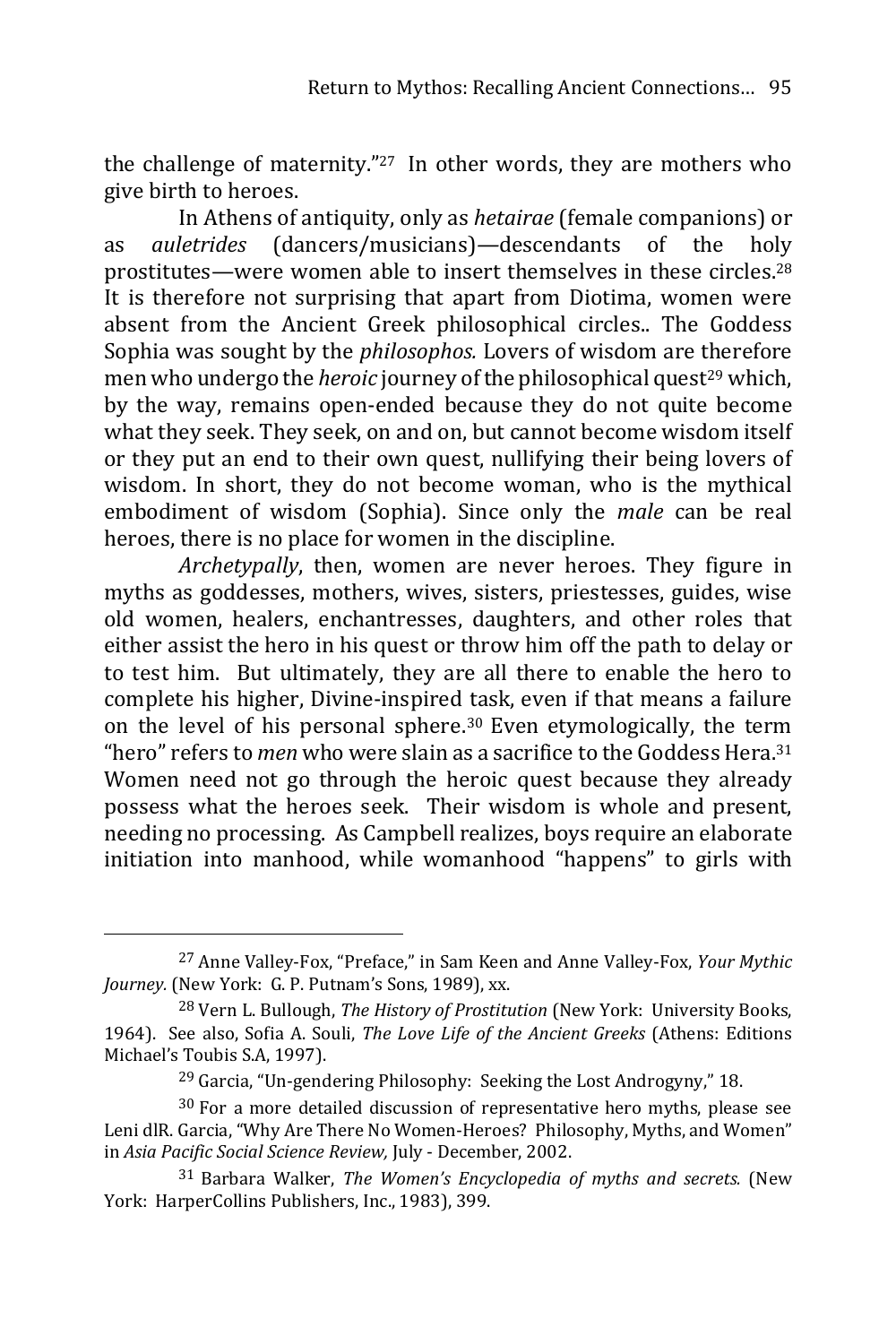their first menstruation. "Nature does it to her." Her transformation is immediate and all at once.<sup>32</sup>

A study attempting to map out the path of "heroines" in crosscultural comparisons of some of the world's folktales revealed that not only are female protagonists underrepresented in stories, their "journey" is also very different from the male's. They are unlikely candidates for physical heroism and they are described as being passive, that is, they do not normally pursue a goal or take action to solve their problems. They are, however, epitomes of compassion especially toward those whom they consider family. <sup>33</sup> The study suggested a different definition of heroism, but it simply goes to show that, again, there are no women *archetypal* heroes. The fact that the early philosophers transformed the revelation of wisdom in myth into the philosophical quest *for* wisdom,<sup>34</sup> women, who embodied wisdom itself were disqualified from being questors.

## **Mythical Narratives and Indigenous Philosophies**

Through the same route that put women outside the sphere of the properly philosophical, mythical and mystical traditions that claim instantaneous enlightenment or *non*-rational<sup>35</sup> paths to enlightenment also came to be regarded with suspicion. Archetypally, these paths are identified with the feminine. They are too close to the mythos that philosophy endeavored to overcome in its early days. They employ an attitude that is *engaged* in the world, different from the "attitude of a rational, disinterested observer [and of] a self-interested hedonist which can both be attributed to the modern individual"<sup>36</sup>

<sup>32</sup> Campbell, *The Power of Myth (with Bill Moyers)* (New York: Anchor Doubleday, 1990), 55.

<sup>33</sup> Jonathan Gottschall, "The Heroine with a Thousand Faces: Universal Trends in the Characterization of Female Folk Tale Protagonists" in *Evolutionary Psychology,* January 1, 2005.

<sup>34</sup> Korab-Karpowicz, "Rethinking Philosophy: A Reflection on Philosophy, Myth, and Science,"

<sup>35</sup> Supra-rational, intuitive, meditative, etc., not requiring dialectics or logic that is based on the principle of non-contradiction.

<sup>36</sup> Korab-Karpovicz, "Rethinking Philosophy: A Reflection on Philosophy, Myth, and Science," 210.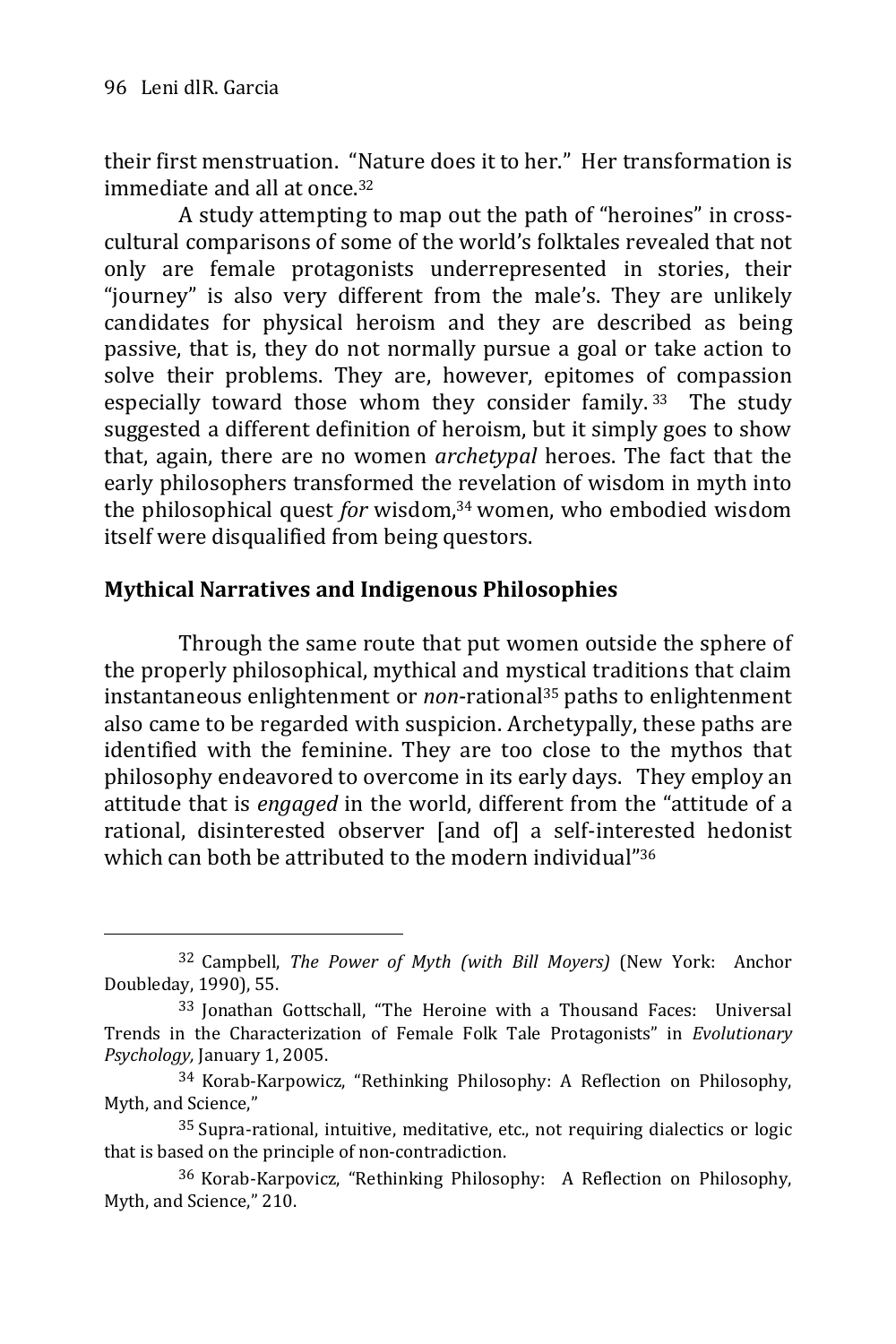Contemporary scholars now show, however, that myths permeate human reality and are one of the most fundamental aspects of human development. Campbell, for instance, reflects on the building of the Pyramids in the ancient times and of the grand cathedrals in the Middle Ages, or even the asceticism that makes the present-day Hindu bear with starvation rather than kill an animal for food. These show that the human concern for the afterlife supersedes economic or physical concerns. There is a need to transcend mortality. Myth, by keeping together the community into which one is born and to which one has contributed, is the way to ensure one's continuity beyond physical death.<sup>37</sup>

Phenomenologist Paul Ricoeur explains that this is because myths provide origin stories which stabilize communities that are threatened by crises—Jaspers' boundary situations<sup>38</sup>—which question their identity.<sup>39</sup>

It is only when it is threatened with destruction from without or from within, that a society is compelled to return to the very roots of its identity: to that mythical nucleus which ultimately grounds and determines it. The solution to the immediate crisis no longer a purely political or technical matter but demands that we ask ourselves the ultimate questions concerning our origins and ends: where do we come from? Where do we go? In this way, we become aware of our basic capacities and reasons for surviving for being and continuing to be what we are. <sup>40</sup>

As myths provide a thread through which the continuity of societies can be traced, societies in turn keep the myths alive for

<sup>37</sup> Joseph Campbell, *Myths to Live By: How we re-create ancient legends in our daily lives to release human potential.* (New York, Toronto, London, Sydney, Auckland: Bantam Books, 1988), 19-21.

<sup>&</sup>lt;sup>38</sup> For example, war, suffering, guilt, etc. See Gert Malan, "Ricoeur on Myth and Demythologizing," in *HTS Teologiese Studies/ Theological Studies* (2016): 3.

<sup>39</sup> Paul Ricoeur, *The Symbolism of Evil,* trans. Emerson Buchanan, (Boston: Beacon Press, 1969.)

<sup>40</sup> Paul Ricouer and Richard Kearney,"Myth as Bearers of Possible Worlds," in *The Crane Bag* (1978): 114*.*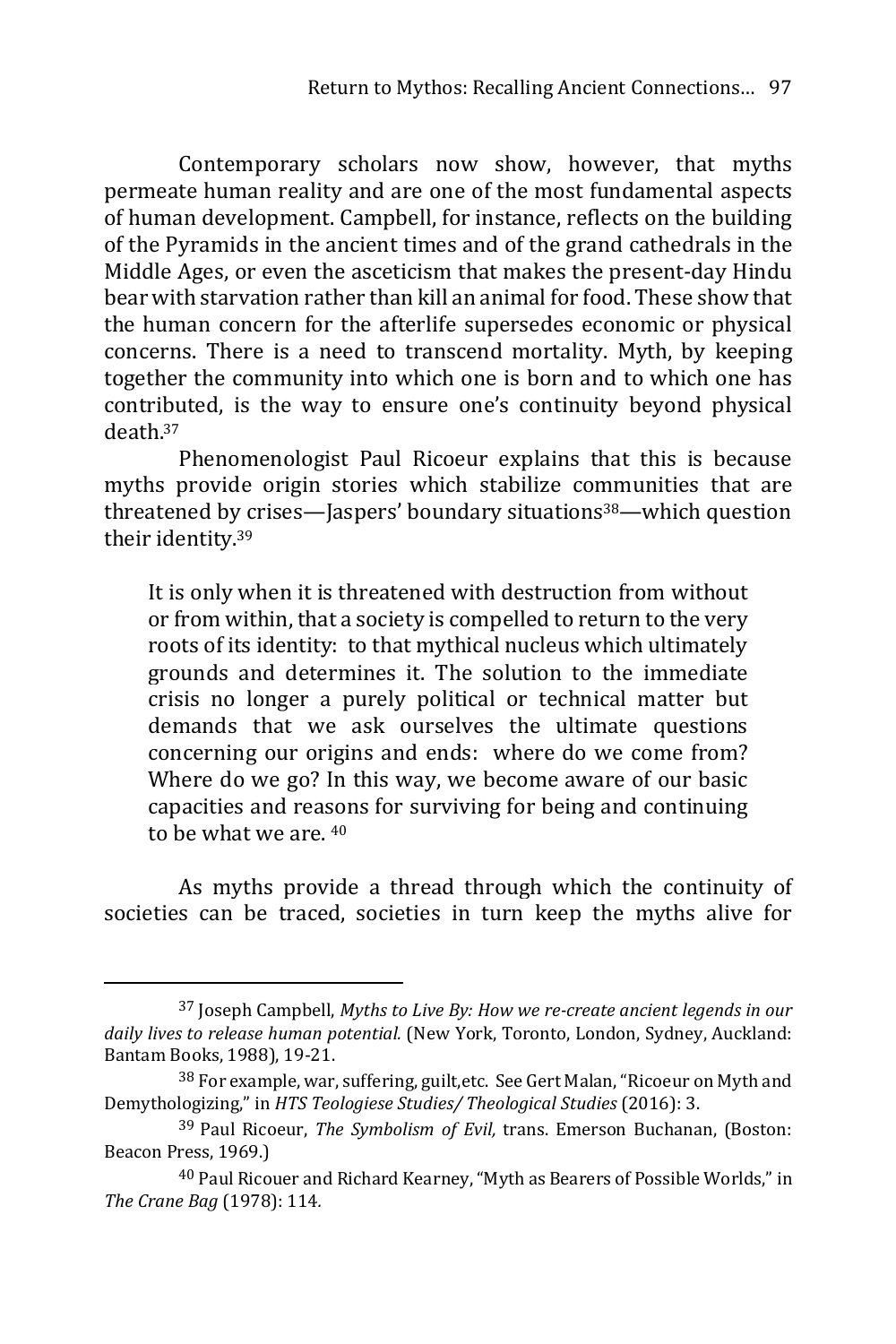interpretation and reinterpretation.<sup>41</sup> The critical thought that Ricoeur says is required for such interpretation<sup>42</sup> further returns philosophy to myth. He says,

…[I]f we took the relation of myth and logos in the Greek experience we could say that myth had been absorbed by the logos but never completely so, for *the claim of the logos to rule over mythos is itself a mythical claim*. Myth is thereby reinfected into the logos and gives a mythical dimension to reason itself. Thus the critical appropriation of myth becomes also a revival of myth.<sup>43</sup> [emphasis supplied]

Joseph Bierlein, following the same existential framework in Ricoeur's works*,* makes a case for the similarities between the concerns addressed by Philosophy and myths in *Living Myths: "*our finitude; our estrangement from God or the numinous; our process of becoming and transcendence; the paradox of freedom and the burden of human choice; our existence as relational beings; our identity and our place in the vast cosmos."44 As Ricoeur insists, "Myth is already logos, but it still has to be taken up into philosophic discourse.<sup>45</sup> Myths are symbols, and "symbols…are expressions that communicate meaning."<sup>46</sup> It is through a critical reflection on them that they reveal their capacity to make meaning.<sup>47</sup>

In *Primitive Man as Philosopher,* Paul Radin shows that the discrimination against non-canonical philosophizing stems from the common mistake of using the kind of philosophy that developed in the

43 Ricoeur and Kearney, "Myth as Bearers of Possible Worlds," 115.

44 Joseph Bierlein, *Living Myths: How Myths Give Meaning to Human Existence* (New York: The Ballantine Publishing Group, 1999), 3.

<u>.</u>

<sup>41</sup> See also Malan, "Ricoeur on Myth and Demythologizing."

<sup>&</sup>lt;sup>42</sup> Ricoeur calls this "demythologization," but does not mean by this the revelation of myths as false stories. On the contrary, demythologizing is required for the modern individual to rediscover myths as symbols that continue to infuse life, rejecting the literal interpretation of myth as mere explanations for things. "We are no longer primitive, living at the immediate level of myth….Myth will always be with us, but we must always approach it critically." in Ricoeur and Kearney, "Myth as Bearers of Possible Worlds," in *The Crane Bag,* 1974, 114.See also Ricouer, *The Symbolism of Evil,* 5.

<sup>45</sup> Ricoeur, *The Symbolism of Evil,* 19.

<sup>46</sup> Ibid.*,* 14.

<sup>47</sup> Malan, "Ricoeur on Myth and Demythologizing," 5.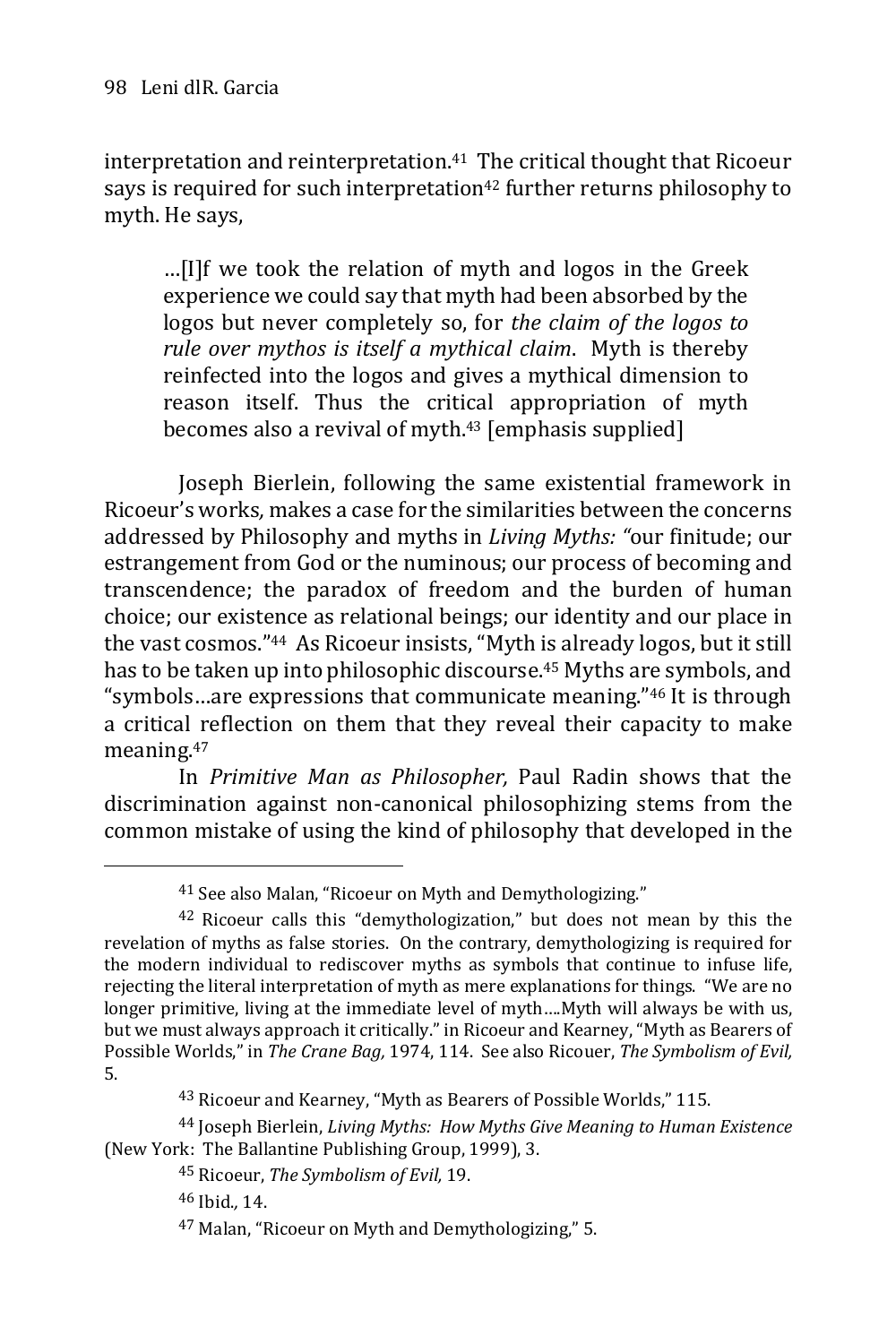West as a standard against which to judge other forms of thinking. Usually, he says, when we ask if a certain text or mode of thinking is philosophical, we

> …. really mean by philosophy a very special thing, namely the integrated philosophical systems which began in Western Europe with Plato and Aristotle. Naturally this cannot be found among primitive peoples. Nor can it be found in India or China. Yet clearly these two countries produced substantial philosophies, although many historians of philosophy admit this rather grudgingly. The development of formal integrated philosophical systems is however only one form which the evolution of philosophy has taken. All the problems with which it is concerned can be adequately formulated without ever being integrated into a system. This should never be forgotten.<sup>48</sup>

Like Ricouer, Radin claims that "primitive" philosophical views on life, death, the world beyond, good and evil, are encased in aphorisms that have roots in indigenous stories which are *symbolic.* It is only through the understanding of these symbols that one can understand them.49 They can be "properly" philosophical if translated into the jargon of (Western) Philosophy. <sup>50</sup> Korab-Karpowicz echoes this when he reasons that while "myths…are often founded upon an original experience that reaches beyond the sensorial and rational, we can still maintain that they are not illogical" and can be subjected to rational analysis and logical interpretations. <sup>51</sup>

<sup>48</sup> Paul Radin,. *Primitive Man as Philosopher* (Mineola, New York: Dover Publications, 1985), xxv-vi.

<sup>49</sup> Radin, *Primitive Man as Philosopher,* 208.

<sup>50</sup> Ibid.*,* 152-169.

<sup>51</sup> Korab-Karpowicz, ""Rethinking Philosophy: A Reflection on Philosophy, Myth, and Science," 211-13. "An analysis of many myths would show that actions of gods and heroes often presuppose a keen analysis of given circumstances and are based on rational decisions." He says further that only very superficial interpretations will portray myths as irrational. The pre-philosophical rationalizing of myths in Hesiod, however, already contributed to the decline of the mythical in Ancient Greece, worsened by the method of inquiry chosen by the early philosophers.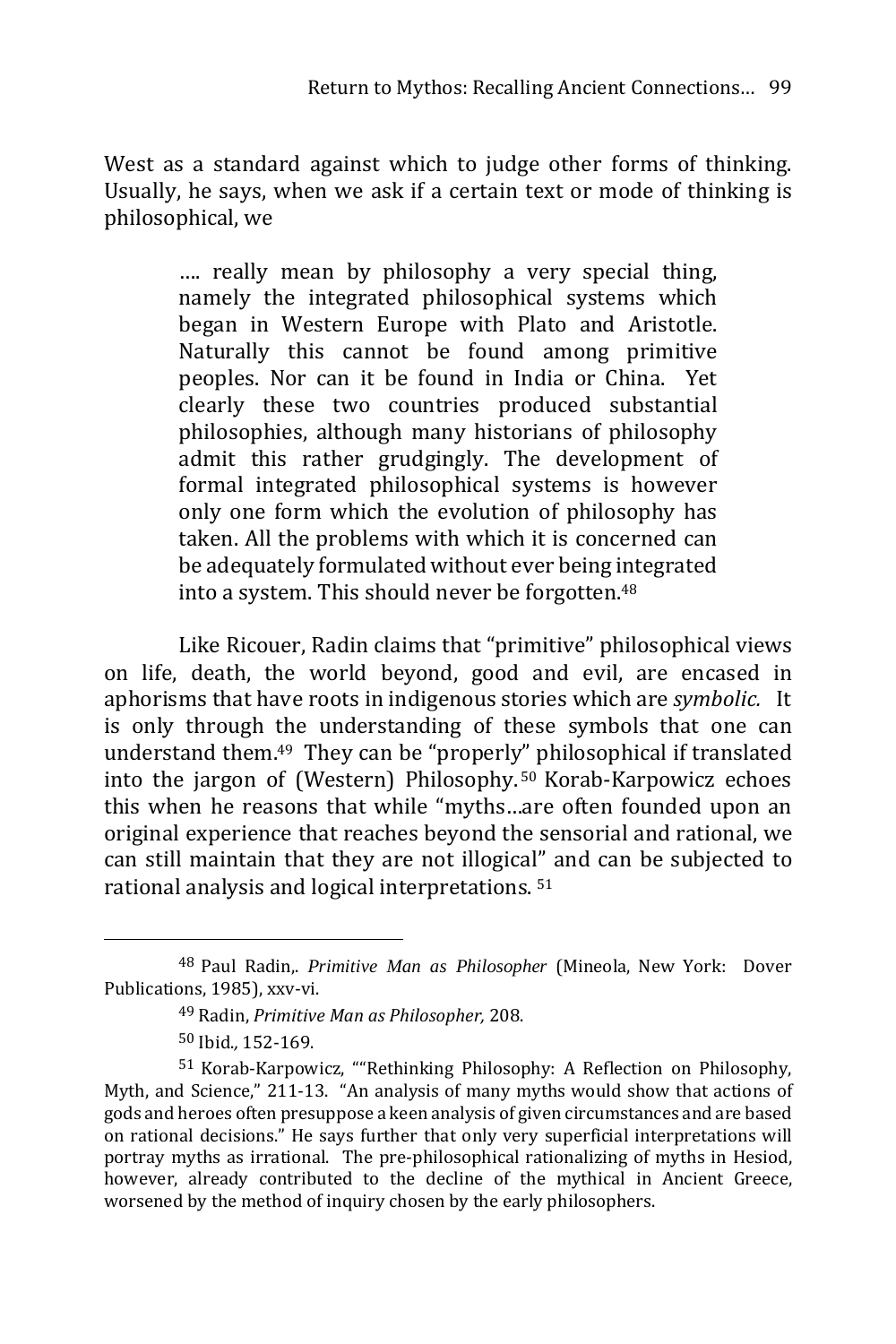For instance, the Samoans have a saying, "Has come again the offering of Mosopili which was too late," which can only be made clear if the story of Mosopili is told. Despite learning that his sister was sick, Mosopili kept on postponing his visit to her. It was not until she died that he dropped all of his concerns and ran to where his sister's body was. His show of love was now useless, an offering that came too late.<sup>52</sup> Several Filipino adages give the same import: "*Aanhin pa ang damo kung patay na ang kabayo?"* (Tagalog) [Of what use is grass if the horse is already dead?]53 Another is "*Unu pa in pus tumabang, bang indi' na kalagihan?* (Tausug) [What is the use of helping when it is already too late?]. Still another is "*Ulahi ra ang pagdagan, konmahuman na ang ulan."* (Bohol)[Too late to run, when the rain is done.]<sup>54</sup>

The saying,"It is only the people of Neiafu who disparage the *toelau* (the northeast trade wind)" can only be understood through the Polynesian story of two cripples from Neiafu. They complained against the northeast trade winds because, unlike the west wind, these winds would not cause the coconuts to drop prematurely from the trees when they blew. The proverb is an admonishment about people who are too lazy to work for what they need.<sup>55</sup> This brings to mind the many Juan Tamad stories in Filipino folk literature. In one of these "numbskull" stories, it is said that Juan found himself very hungry one day. The guava tree he came across was in fruition. Too lazy to climb the tree, however, he simply stayed underneath it to wait for the fruit to fall.<sup>56</sup>

As Radin observes, the symbolisms in these indigenous pieces of wisdom-seeking are typical of Eastern traditions which are rooted in mystical/mythical narratives<sup>57</sup> with which the archetypal feminine is associated. One need only recall the Puranas and the Vedic texts of Hindu India, the sutras of Buddhism, the teachings of the Ancient

<sup>52</sup> Radin, *Primitive Man as Philosopher,* 163.

<sup>53</sup> Damiana Eugenio, *The Proverbs.* (Quezon City: The University of the Philippines Press, 2002), 243.

<sup>54</sup> Eugenio, *The Proverbs,* 308.

<sup>55</sup> Radin, *Primitive Man as Philosopher,* 161-62.

<sup>56</sup> See Rene O. Villanueva, *Juan Tamad (Lazy Juan).* (Quezon City: Lampara Books, 2002).

<sup>57</sup> Radin, however, objects to the overemphasis on mysticism when describing the primitive view. He says that it is not any more mystical than other traditions, like the Chinese and the Japanese, or even the Europeans, although the latter do not utilize it as much as the Easterners do. See Radin, *Primitive Man as Philosopher,* 208-212.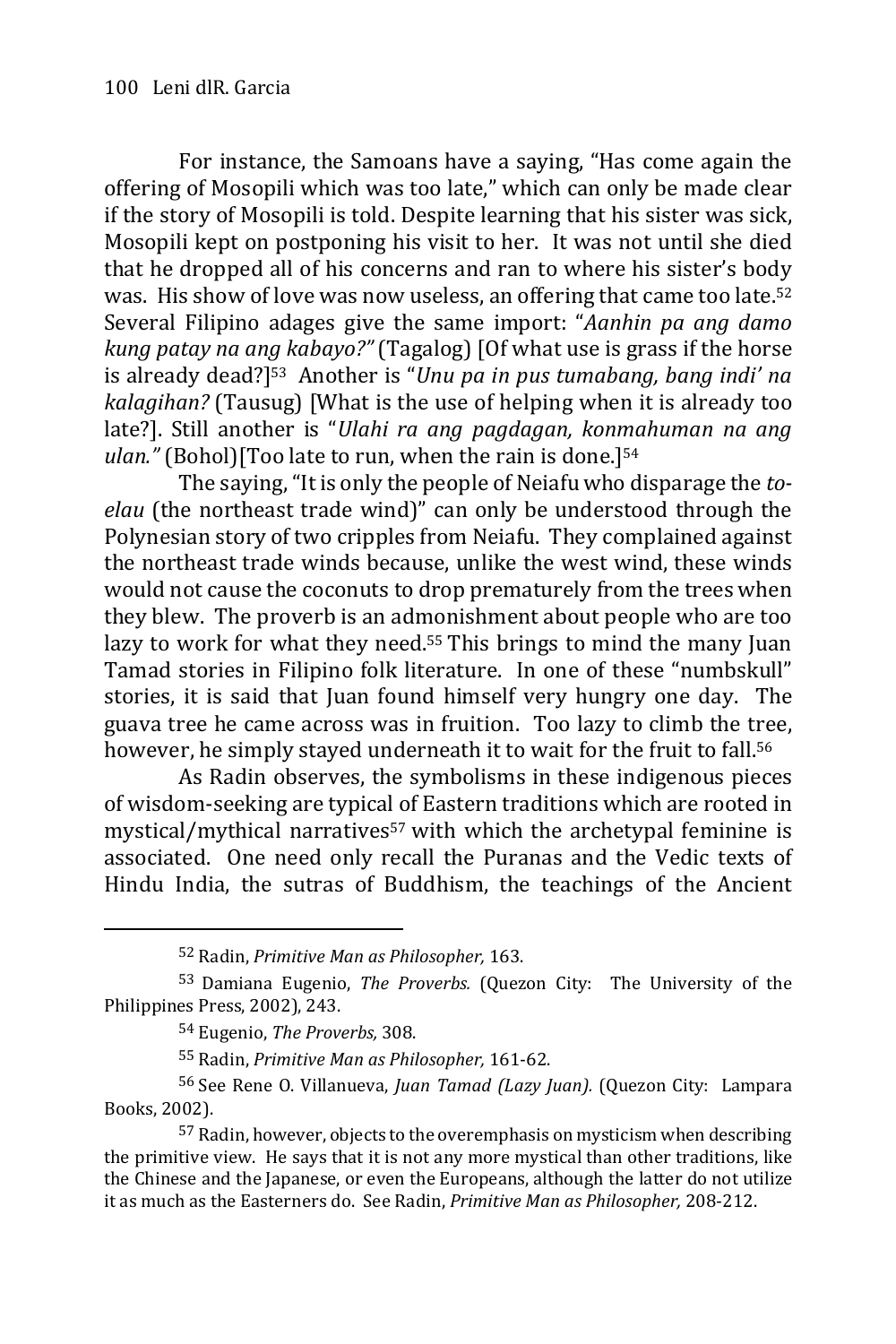Chinese Literati, and the seemingly nonsensical parables of Daoism58, to see how stories may drive home a piece of wisdom as well as a formal treatise. Confucius, for instance, invoked the virtues of the mythical emperors and taught the path of benevolence through stories exchanged with his disciples, very much like the conversations between Socrates and his followers in the dialogues of Plato. He taught that wisdom is something one learns as she goes through life,

> When I was fifteen I set my heart on learning. At thirty I took my stand. At forty I was without confusion. At fifty I knew the command of Tian. At sixty I heard it with a compliant ear. At seventy I follow the desires of my heart and do not overstep the bounds.<sup>59</sup>

Lao Zi, on the other hand, says,

<u>.</u>

Know the masculine, But keep to the feminine: And become a watershed to the world. If you embrace the world The Tao will never leave you And you become as a little child.

…………………………………….. Know the honorable But do not shun the disgraced: Embracing the world as it is. If you embrace the world with compassion, Then your virtue will return you to the uncarved block.<sup>60</sup>

While Confucian wisdom encourages engagement with the world, Lao Zi envisions the world as whole and recommends *embracing*

<sup>58</sup> Specifically, the stories from *Th*e *Zhuangzi* which are almost always about a mythical creature. See Zhuangzi, *Zhuangzi: The Inner Chapters,* trans. Robert Eno (2019) http://hdl.handle.net/2022/23427.

<sup>59</sup> Confucius, The Analects, trans. Robert Eno (2015) http://www.indiana.edu/~p374/Analects\_of\_Confucius\_(Eno-2015).pdf.

<sup>60</sup> Lao Zi, *Tao Te Ching,* trans. J. H. McDonald (Qigong vacations.org, 2017.) https://www.unl.edu/prodmgr/NRT/Tao%20Te%20Ching%20- %20trans.%20by%20J.H..%20McDonald.pdf, Chapter 28.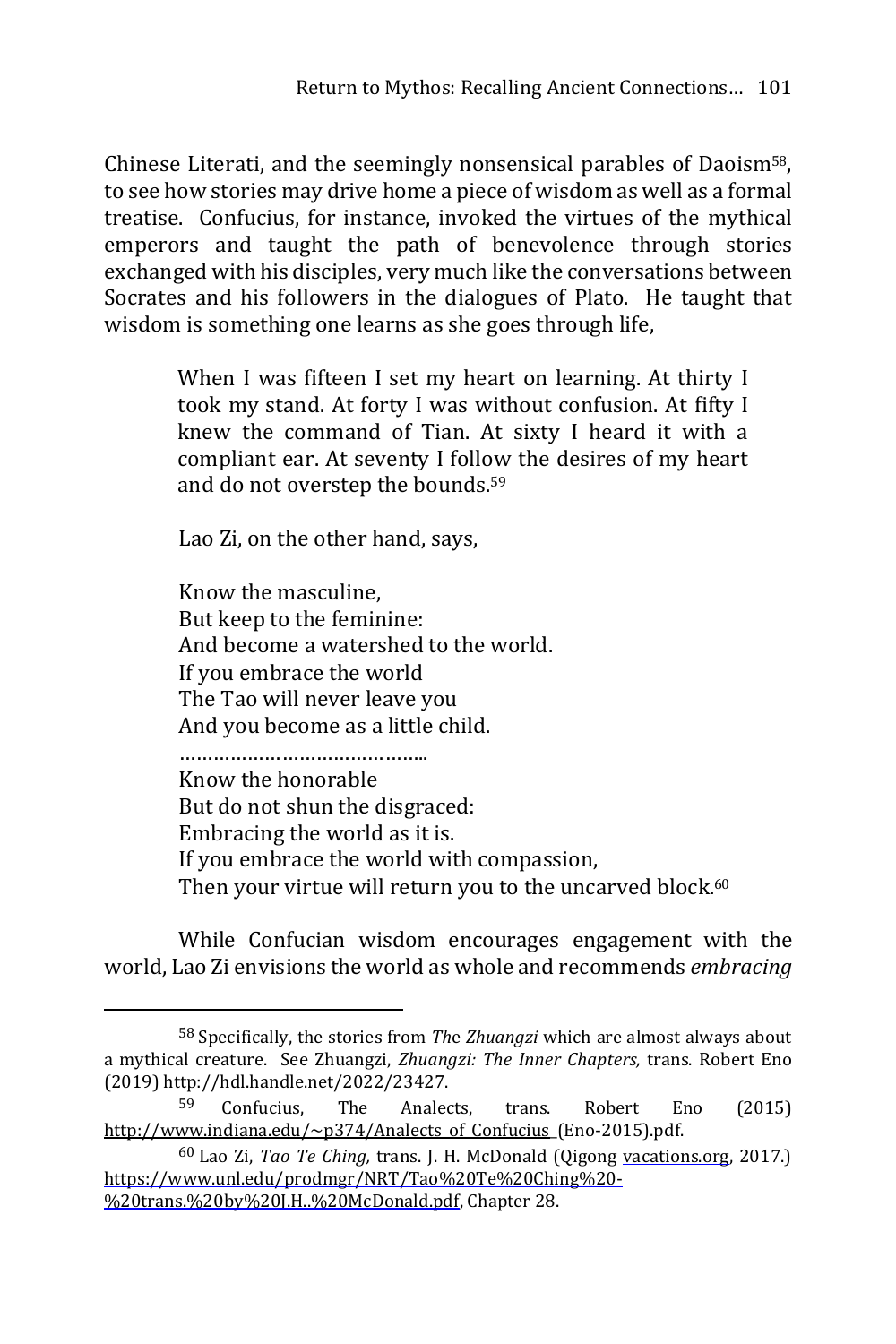it to be one with the all-encompassing *Dao.* Close to this are the parables in the Chandogya Upanishad, where the ultimate reality, *Brahman*, is described thus: "He is the truth. He is the subtle essence of all. He is the Self. And that…THAT ART THOU." <sup>61</sup> Here, engagement is more directly fulfilled through one's identification with reality itself the world is a subject; it is whole; it is my Self.

Here we can see what Ricoeur notes about symbolic language that it is "essentially *bound,"* that is, it cannot be removed from its embeddedness in a particular cultural myth, and therefore will not give in to any kind of formalism: "*It is the absolute inverse of absolute formalism.*" <sup>62</sup> [emphasis supplied] The West, on the other hand, can afford to be formalist for, as Orientalist Heinrich Zimmer observes, "…Western thought has become completely exoteric" losing the ritual requirements of learning that Plato and other Ancient philosophers, because of their proximity to the sphere of mythical consciousness, were still able to impose on seekers of wisdom<sup>63</sup> until they lost sight of it in the process of further demythification.

The examples above show Radin's point in saying that "the personal envisaging of life by those individuals who in any group are concerned with and interested in formulating their attitude toward God, toward man [sic], and toward society [makes them] the philosophers, the sages, and the moralists." <sup>64</sup>In the same vein, existentialist Karl Jaspers champions the many forms of philosophizing. He argues that the kind of certainty that philosophy seeks is different from the objective kind sought by science. Philosophy aims at "an inner certainty" in which one's whole being participates. It is concerned with one's humanity, reaching out toward "a truth which, *wherever it is manifested, moves us more deeply than any scientific knowledge*." The impulse to philosophize, Jaspers shows, is *inherent in everyone* and is always present<sup>65</sup> [emphasis supplied]. Given this, expecting a uniform

<sup>61</sup> Swami Prabhavananda and Frederick Manchester, *The Upanishads: Breath of the Eternal* (New York and Scarborough, Ontario: Mentor Book/New American Library, 1975), 69.

<sup>62</sup> Ricoeur, *The Symbolism of Evil,* 17.

<sup>63</sup> Zimmer, Heinrich, *Philosophies of India* (New Jersey: Princeton University Press. 1989), 47.

<sup>64</sup> Radin, *Primitive Man as Philosopher,* 169.

<sup>65</sup> Karl Jaspers, *Way to wisdom: an Introduction to Philosophy* (Ralph Manheim, Trans. Connecticut: The Yale University Press, 1966), 7.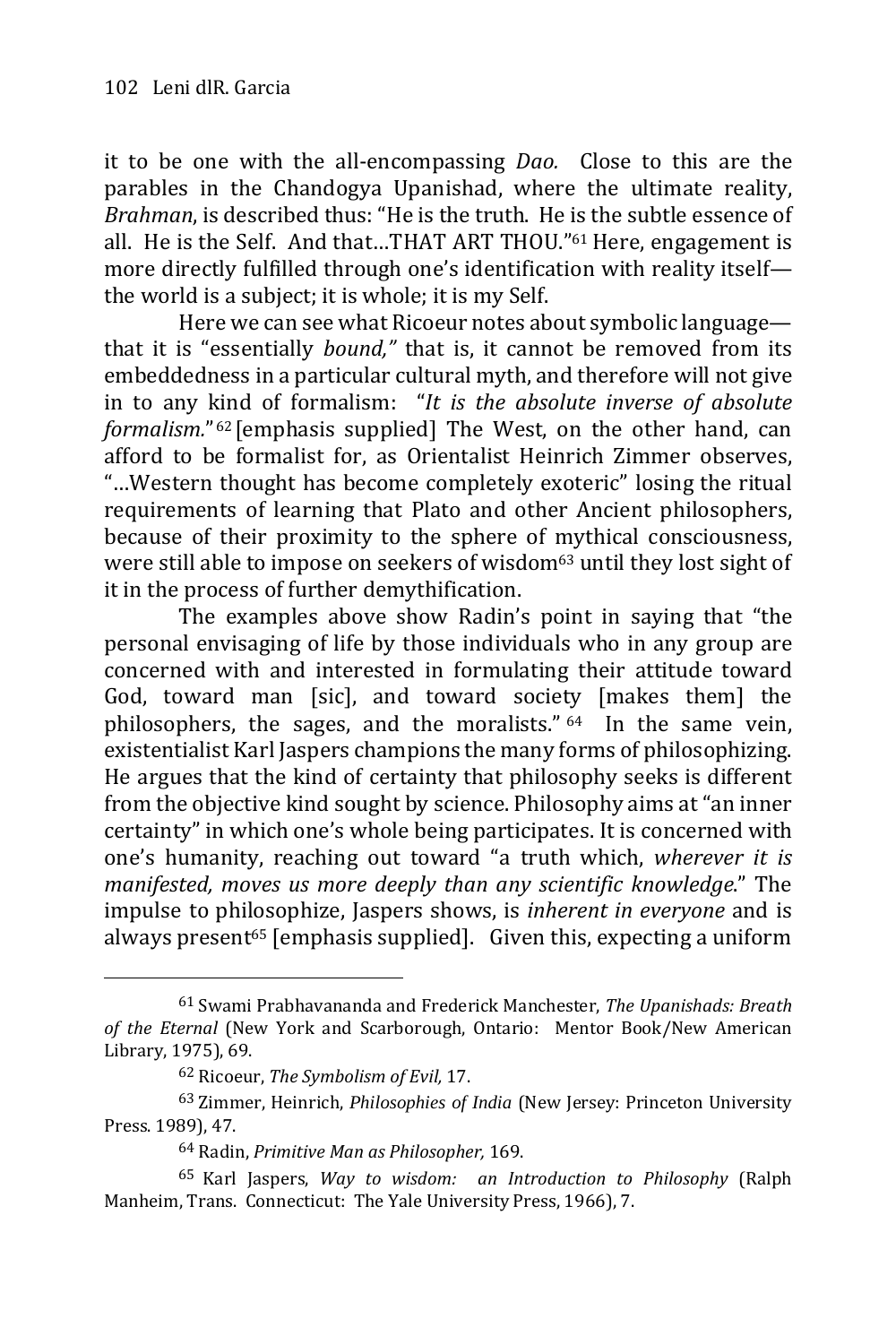method and expression of philosophizing proves detrimental to the goal of philosophy. While wisdom is a pan-human concern, the manner of seeking it is affected, even defined, by the seeker's situatedness in space, time and the culture that surrounds and identifies her. Even philosophy itself, as Ricoeur points out, "is Greek by birth. Its intention and its pretension of universality are "situated." The philosopher does not speak from nowhere, but from the depths of his Greek memory, from which rises the question:…what is being?" And this question has defined the rest that followed in the development of Western philosophy.<sup>66</sup>

## **Return to origins**

The origin of philosophy in mythos seems to inevitably keep philosophy and mythos within overlapping spheres. Philosophy's demythification project, because it has retained the ritual structure of enlightenment, puts mythos in close connection with it even only as a suppressed undercurrent that continues to influence it, one way or another.<sup>67</sup>

The demythification of philosophy, however, has two rather unfortunate effects: first, by adopting the specifically heroic pattern of enlightenment and replacing the sacred ritual with pure dialectics, philosophy has excluded women and the feminine from the philosophical enterprise; and second, by proclaiming the absolute triumph of logos over mythos, transforming the revelation of wisdom through the feminine into the heroic quest for wisdom, it has closed its doors to different (non-Western) pathways to wisdom, thereby relegating indigenous worldviews outside the philosophical arena. But by precluding feminine and indigenous experiences, philosophy has shrunk its "proper" philosophical domain and now runs the risk of contradicting its professed love of wisdom. As Helmut Wautischer writes,

…objectifying methodologies cannot account for qualitative experiences while introspective methodologies collapse under the scrutiny of noetic intrusion. If there is any

<sup>66</sup> Ricoeur, *The symbolism of Evil,* 21.

<sup>67</sup> This is in the sense that even the denial of mythos or the defining of philosophy as opposed to it is still an influence.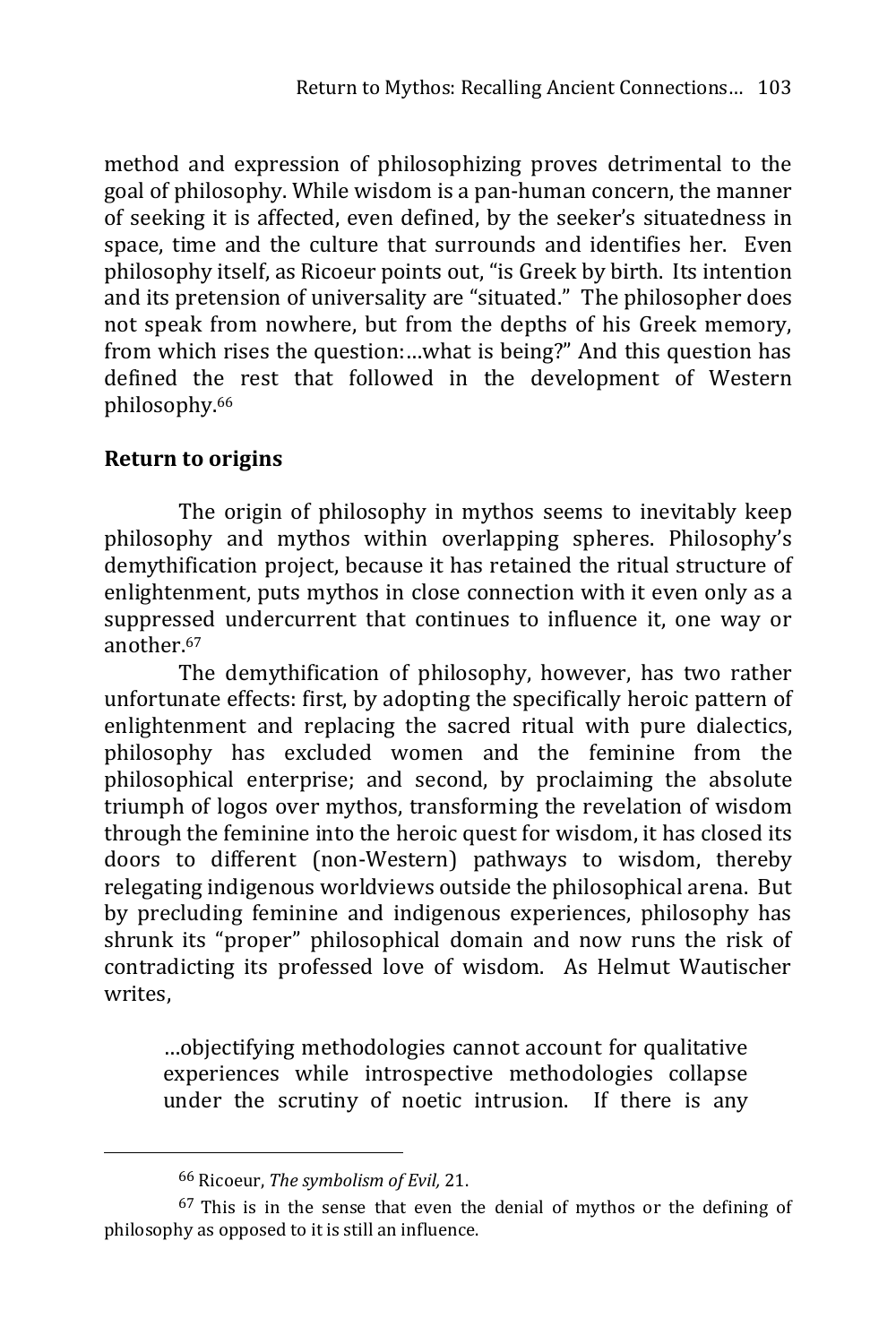relevance to multicultural, feminist, and even postmodern philosophies, then it can only lie in the recognition of respect for multiplicity of viewpoints. It is exactly this respect that requires the acceptance of many disparate claims for truth as sincere results gained from a panoply of methodological origins.<sup>68</sup>

Wautischer acknowledges that the difficulty here is in validating claims for truth using a methodology that is incommensurable to the methodologies (or lack of systematic ones) where these claims came from. But exploration, rather than exclusion, might be the better response to this problem. <sup>69</sup> Contemporary philosophers that challenge the assumption that logos completely took over mythos, like Ricoeur or those that define philosophy in a way that is reminiscent of the function of myths, like Jaspers, offer promising alternatives to the insistence that philosophy be objective and rational in only a singular way. In any case, the fact that such a demand comes from a particular culture with its own biases—Ancient Greek culture, developing into what has now become the representative Western culture—weakens philosophy's claim to objectivity.

Opening philosophy to these modes of thinking and being will definitely change the philosophical terrain. Some might even argue that giving in will kill philosophy itself—exposing what Ricoeur referred to as the myth of logos' triumph over mythos. But by continuing to exclude other ways to wisdom, doesn't philosophy put itself at death's door, its love of wisdom limited by self-imposed parameters? As Korab-Karpowicz declares, philosophy has to be rethought. It has to rekindle its original love of wisdom and rekindle the excitement it once had, in the beginning.<sup>70</sup> An old mentor puts it aptly, "Too often we forget that knowledge is not just a "job," it is a long, long story….[P]hilosophers must be storytellers who openly share and interpret stories."<sup>71</sup>

<sup>68</sup> Wautischer, in "Pathways to Knowledge," in *Tribal Epistemologies,* 4-5.

<sup>69</sup> Wautischer, in "Pathways to Knowledge," in *Tribal Epistemologies,* 5.

<sup>70</sup> Korab-Karpowicz, "Rethinking Philosophy: A Reflection on Philosophy, Myth, and Science," 215-16.

<sup>71</sup> Brian Douglas Elwood, "Transmythic Visions in Cross-Cultural Philosophy" in *Sophia: Journal of Philosophy,* 1996-97, 42.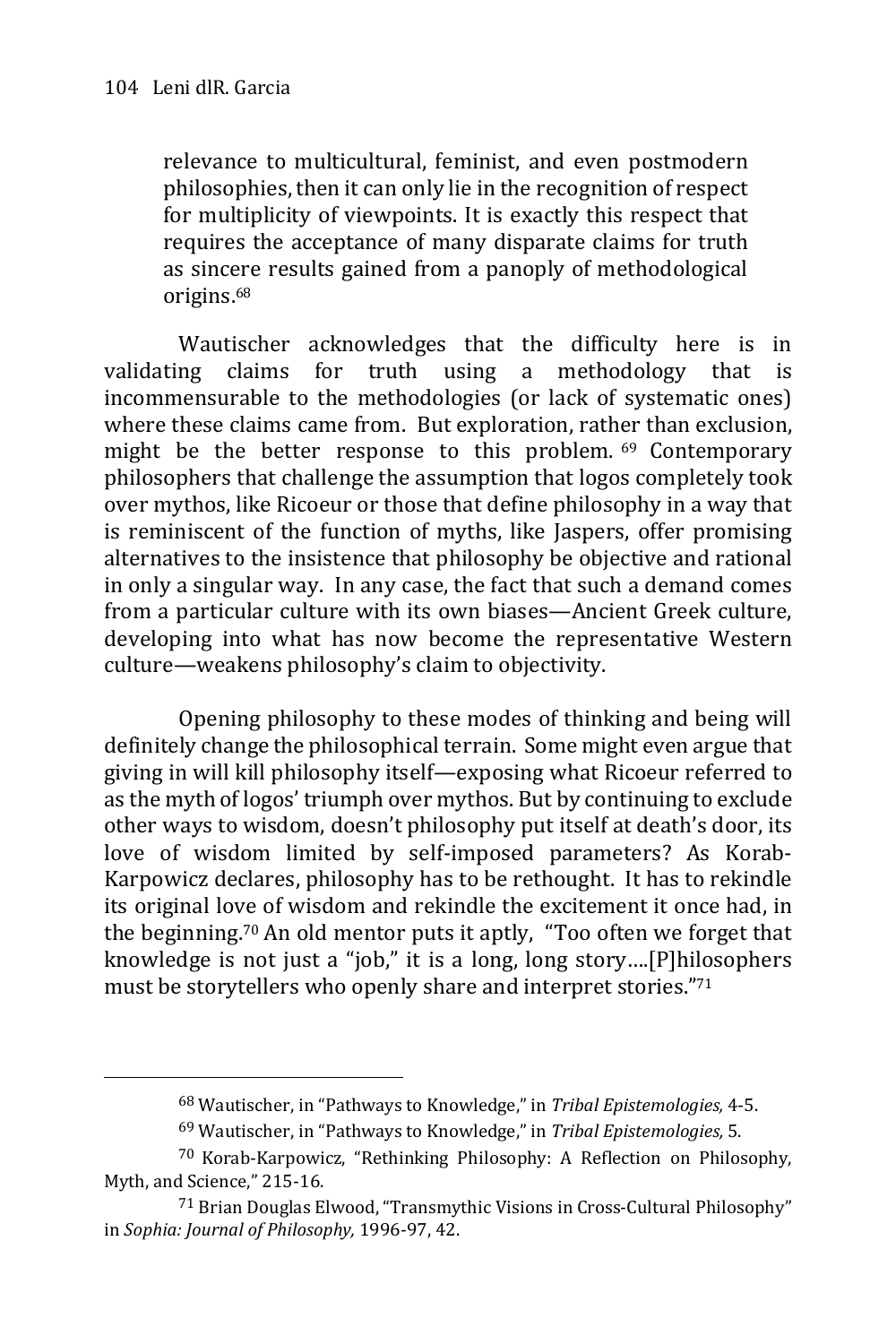## **References**

- Betegh, Gábor. *The Derveni Papyrus: Cosmology, Theology and Interpretation.* Cambridge: Cambridge University Press, 2004.
- Bernabé, Alberto. "Aristotle and the Mysteries" in *Greek Philosophy and the Mystery Cults.* Edited by María José Martín-Velasco and María José García Blanco. Newcastle: Cambridge Scholars Publishing, 2016.
- Bierlein, Joseph. *Living Myths: How Myths Give Meaning to Human Existence.* New York: The Ballantine Publishing Group, 1999.
- Burnet, John. *Early Greek Philosophy.* London: A&C Black, 1920/2005. (Elibron Classics Series, Adamant Media Corporation).
- Bullough, Vern. L. *The History of Prostitution.* New York: University Books, 1964.
- Campbell, Joseph. *The Power of Myth (with Bill Moyers).* New York: Anchor Doubleday, 1990.
- ———. *The Hero with a Thousand Faces.* Novato, California: New World Library, 2008.
- Clay, Diedra L. "Dionysus: The Face of the Feminine Archetypal Principle" in *This Thing of Darkness: Shedding Light on Evil,* Edited by Claudio V. Zanini and Lima Bhuiyan Leiden, 27- 35. Boston, Paderborn, Singapore, Beijing: Brill, 2016.

Clinton, Kevin. *Myth and Cult*. Stockholm: Astrom, 1992.

- Confucius, *The Analects,* trans. Robert Eno. 2015. http://hdl.handle.net/2022/23420.
- Cornford, Francis MacDonald. *From Religion to Philosophy: Studies in the Origins of Western Speculations.* New York: Longmans, Green and Co./London: Edward Arnold, 1912.
- Cornford, Francis MacDonald. *The Republic of Plato*. Oxford: Oxford University press, 1945.
- Curd, Patricia. "The Derveni Papyrus: Cosmology, Theology and Interpretation," in *Notre Dame Philosophical Reviews. https://ndpr.nd.edu/reviews/the-derveni-papyrus-cosmologytheology-and-interpretation/*
- Dinkelaar, Bianca M. "Plato and the Language of Mysteries Orphic/Pythagorean and Eleusinian Motifs and Register in Ten Dialogues" in *Mnemosyne: A Journal of Classical Studies,* 73: 36-62, 2020.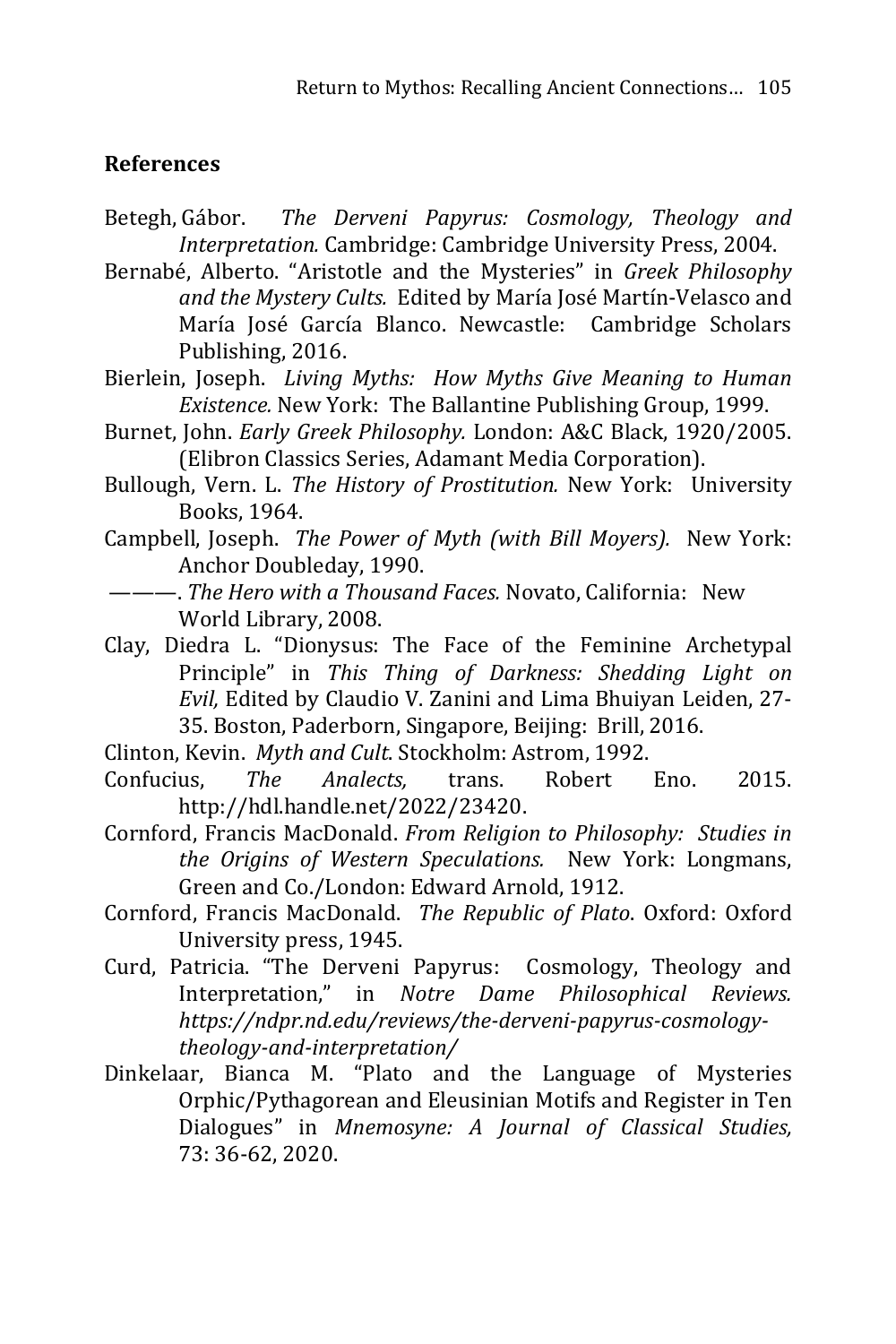- Elwood, Brian Douglas. "Transmythic Visions in Cross-Cultural Philosophy in *Sophia: Journal of Philosophy,* 26(1): 22-43, 1996- 97.
- Eugenio, Damiana. Compiler. *The Proverbs.* Quezon City: The University of the Philippines Press, 2002.
- Farrell, Ann Mary. *Plato's Use of Eleusinian Mystery Motifs*, Dissertation, University of *Texas at Austin,* 1999. *<https://philpapers.org/>* archive/FARPUO.pdf
- Garcia, Leni dlR. "Why Are There No Women-Heroes? Philosophy, Myths, and Women" in *Asia Pacific Social Science Review,* 3(3): 61-96, 2002.

\_\_\_\_\_\_\_\_\_\_\_\_\_\_\_\_\_. "Un-gendering Philosophy: Seeking the Lost Androgyny" in *Ideya* 9(1): 13-34, 2007.

- Hearnshaw, Victoria. "The Dionysiac Cycle in the Villa of Mysteries: A Re-reading in *Mediterranean Archaeology,* 12(1999): 43-50.
- Jaspers, Karl. *Way to wisdom: an Introduction to Philosophy.* Ralph Manheim, Trans. Connecticut: The Yale University Press. 1966.
- Keen, Sam and Valley-Fox, Anne. *Your Mythic Journey.* New York: G. P. Putnam's Sons, 1989.
- Keller, Mara Lynn. "The Ritual Path to Initiation into the Eleusinian Mysteries" in *Rosicrucian Digest* (87)2: 28-42, 2009.
- Korab-Karpowicz, W. J. "Rethinking Philosophy: A Reflection on Philosophy, Myth, and Science." *Philosophy Today*. 46 (Summer 2002): 209-217.
- Laks, Andre. "Between Religion and Philosophy: The Function of Allegory in the "Derveni Papyrus" in *Phronesis* 42(2): 121-142, 1997.
- Lao Zi. *Tao Te Ching.* Translated by J.H. McDonald. Qigong [vacations.org,](http://vacations.org/) 2017[.https://www.unl.edu/prodmgr/NRT/Tao%20Te%20Chi](https://www.unl.edu/prodmgr/NRT/Tao%2520Te%2520Chi%2509ng%2520-%2520trans.%2520by%2520J.H..%2520McDonald.pdf) [ng%20-%20trans.%20by%20J.H..%20McDonald.pdf.](https://www.unl.edu/prodmgr/NRT/Tao%2520Te%2520Chi%2509ng%2520-%2520trans.%2520by%2520J.H..%2520McDonald.pdf)
- Malan, Gert. "Ricoeur on myth and demythologising" in *HTS Teologiese Studies/ Theological Studies,* 72(4): 1-7.
- Most, Glenn W. "The Poetics of Early Greek Philosophy" in *The Cambridge Companion to Early Greek Philosophy*. Edited by A.A. Long. Cambridge: Cambridge University Press, 1999/Cambridge Companion Online, 2006. 332-362.
- Nietzsche, Friedrich. *The Birth of Tragedy,* Translated by Clifton P. Fadiman. Mineola, New York: Dover Publications, Inc., 1995.